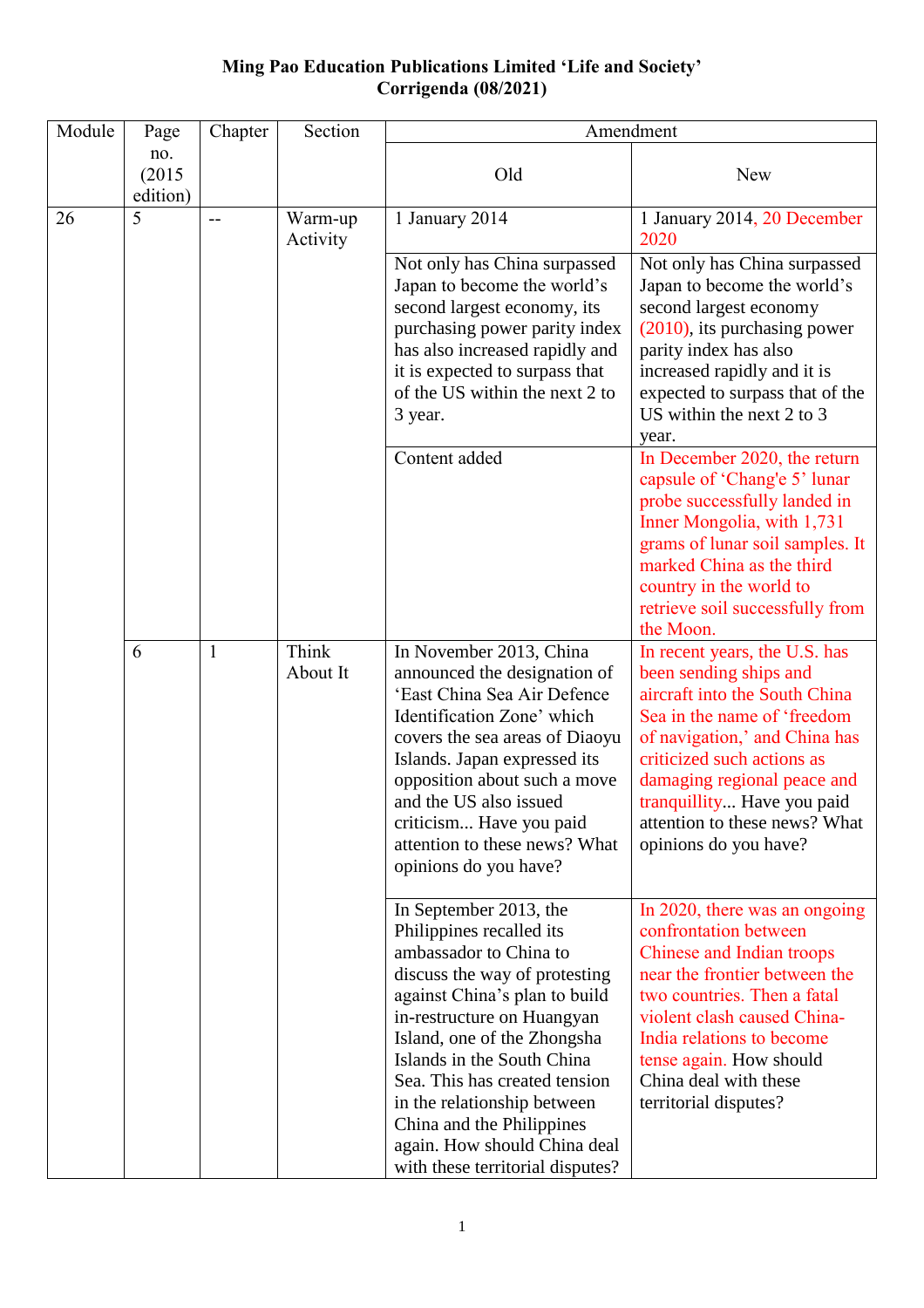| 8  | $\mathbf{1}$ | Learning<br>Activity 1 | Source 3<br>There were apparent<br>differences of opinion<br>between leaders attending the<br>summit concerning the<br>handling of the Syrian crisis.<br>The US President Obama,<br>who strongly promotes the<br>plan of attacking Syria, had a<br>meeting with the President of<br>the PRC Xi Jinping yesterday.                                                                                                                                                                                                                                                                                                                                                                                                                                                                                                                                                                                     | Source 3<br>There were apparent<br>differences of opinion<br>between leaders attending the<br>summit concerning the<br>handling of the Syrian crisis.<br>The then US President<br>Obama, who strongly<br>promotes the plan of attacking<br>Syria, had a meeting with the<br>President of the PRC Xi<br>Jinping yesterday.                                                                                                                                                                                                                                                                                                                                                                                                                                                                                                                                                                                                                                         |
|----|--------------|------------------------|-------------------------------------------------------------------------------------------------------------------------------------------------------------------------------------------------------------------------------------------------------------------------------------------------------------------------------------------------------------------------------------------------------------------------------------------------------------------------------------------------------------------------------------------------------------------------------------------------------------------------------------------------------------------------------------------------------------------------------------------------------------------------------------------------------------------------------------------------------------------------------------------------------|-------------------------------------------------------------------------------------------------------------------------------------------------------------------------------------------------------------------------------------------------------------------------------------------------------------------------------------------------------------------------------------------------------------------------------------------------------------------------------------------------------------------------------------------------------------------------------------------------------------------------------------------------------------------------------------------------------------------------------------------------------------------------------------------------------------------------------------------------------------------------------------------------------------------------------------------------------------------|
| 9  | $\mathbf{1}$ | Learning<br>Activity 1 | Source 4<br>Founded in 1946, the<br>UNESCO had 195 member<br>states and 9 associate<br>members in 2013. It is a<br>specialised organisation of the<br><b>United Nations and has</b><br>overwhelming influences on<br>related affairs.                                                                                                                                                                                                                                                                                                                                                                                                                                                                                                                                                                                                                                                                 | Source 4<br>Founded in 1946, the<br>UNESCO had 193 member<br>states and 11 associate<br>members in 2021. It is a<br>specialised organisation of the<br>United Nations and has<br>overwhelming influences on<br>related affairs.                                                                                                                                                                                                                                                                                                                                                                                                                                                                                                                                                                                                                                                                                                                                   |
| 12 | $\mathbf{1}$ | Focus of<br>Learning   | $\mathbf{A}$<br>The global economy is<br>experiencing fluctuations at<br>present and the vitality of the<br>global economy has been<br>depleted by the profound<br>impact caused by the global<br>financial crisis in 2008 (also<br>called 'the financial tsunami')<br>as well as the European debt<br>crisis in 2010. At present the<br>economy of various countries<br>is not yet free of the negative<br>effects brought by these<br>financial crises.<br>China is a trade power and at<br>the sometime the major<br>trading partner of many<br>European countries. The<br>shrinking of the European<br>markets has hit the export<br>trade of China severely in<br>recent years, causing many of<br>the economic indicators to<br>drop.<br>China is the world's second<br>largest economy and it plays<br>an important role in<br>international cooperation such<br>as consulting and cooperating | $\overline{A}$<br>The global economy is<br>experiencing fluctuations at<br>present and the vitality of the<br>global economy has been<br>depleted by the profound<br>impact caused by the global<br>financial crisis in 2008 (also<br>called 'the financial tsunami')<br>as well as the European debt<br>crisis in 2010. At present the<br>economy of various countries<br>is not yet free of the negative<br>effects brought by these<br>financial crises. China is a<br>trade power and at the<br>sometime the major trading<br>partner of many European<br>countries. The shrinking of<br>the European markets has hit<br>the export trade of China<br>severely in recent years,<br>causing many of the economic<br>indicators to drop.<br>In 2018, the then US president<br>Donald Trump launched a<br>trade war to reduce the trade<br>deficit with China by<br>imposing tariffs on up to<br><b>US\$360 billion of Chinese</b><br>imports, followed by trade |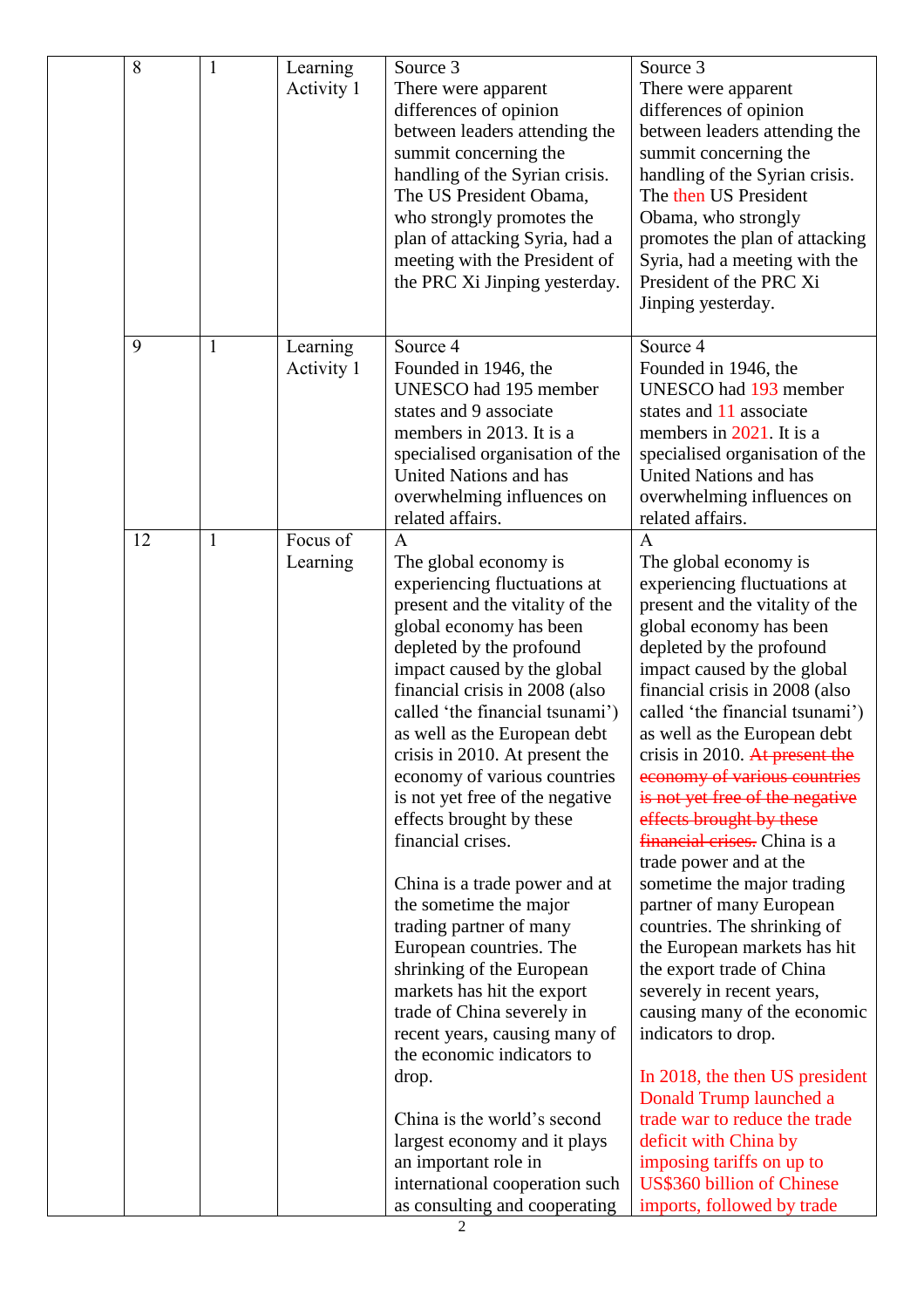|    |              |          | with various countries and<br>implementing measures to<br>promote the global economy.<br>It aims to resume economic<br>stability in the global financial<br>market and to ensure steady<br>development of the economy<br>of itself and the world. | negotiations between the two<br>countries. However, the<br>struggle between the world's<br>two largest economies has not<br>yet ceased, posing a challenge<br>to the global economy.<br>In 2020, the worldwide spread<br>of Coronavirus Disease<br>(COVID-19) pandemic<br>caused a general decline in<br>economic and trade flows and<br>foreign investments. The<br>global economy was shocked.<br>China is the world's second<br>largest economy and it plays<br>an important role in<br>international cooperation such<br>as consulting and cooperating<br>with various countries and<br>implementing measures to<br>promote the global economy.<br>It aims to resume economic<br>stability in the global<br>financial, economic and<br>trading market and to ensure<br>steady development of the<br>economy of itself and the<br>world. |
|----|--------------|----------|---------------------------------------------------------------------------------------------------------------------------------------------------------------------------------------------------------------------------------------------------|---------------------------------------------------------------------------------------------------------------------------------------------------------------------------------------------------------------------------------------------------------------------------------------------------------------------------------------------------------------------------------------------------------------------------------------------------------------------------------------------------------------------------------------------------------------------------------------------------------------------------------------------------------------------------------------------------------------------------------------------------------------------------------------------------------------------------------------------|
|    |              |          | Fig. 1.1                                                                                                                                                                                                                                          | Fig. 1.1                                                                                                                                                                                                                                                                                                                                                                                                                                                                                                                                                                                                                                                                                                                                                                                                                                    |
|    |              |          | Li Keqiang, the Premier of the<br>PRC, hosted the 16th China-                                                                                                                                                                                     | Li Keqiang, the Premier of the<br>PRC, hosted the 16th China-                                                                                                                                                                                                                                                                                                                                                                                                                                                                                                                                                                                                                                                                                                                                                                               |
|    |              |          | EU summit with Van Rompuy                                                                                                                                                                                                                         | EU summit with Van Rompuy                                                                                                                                                                                                                                                                                                                                                                                                                                                                                                                                                                                                                                                                                                                                                                                                                   |
|    |              |          | (left), the President of the<br>European Council, and                                                                                                                                                                                             | (left), the then President of the<br>European Council, and                                                                                                                                                                                                                                                                                                                                                                                                                                                                                                                                                                                                                                                                                                                                                                                  |
|    |              |          | Barroso (right), the President                                                                                                                                                                                                                    | Barroso (right), the then                                                                                                                                                                                                                                                                                                                                                                                                                                                                                                                                                                                                                                                                                                                                                                                                                   |
|    |              |          | of the European Commission,<br>in Beijing.                                                                                                                                                                                                        | President of the European<br>Commission, in Beijing.                                                                                                                                                                                                                                                                                                                                                                                                                                                                                                                                                                                                                                                                                                                                                                                        |
|    |              |          | Fig. $1.2$                                                                                                                                                                                                                                        | Fig. $1.2$                                                                                                                                                                                                                                                                                                                                                                                                                                                                                                                                                                                                                                                                                                                                                                                                                                  |
|    |              |          | In 2013, US President Obama                                                                                                                                                                                                                       | In 2013, the then US                                                                                                                                                                                                                                                                                                                                                                                                                                                                                                                                                                                                                                                                                                                                                                                                                        |
|    |              |          | met with Chinese                                                                                                                                                                                                                                  | President Obama met with                                                                                                                                                                                                                                                                                                                                                                                                                                                                                                                                                                                                                                                                                                                                                                                                                    |
|    |              |          | representatives attending the<br>US - China Strategic and                                                                                                                                                                                         | Chinese representatives<br>attending the US - China                                                                                                                                                                                                                                                                                                                                                                                                                                                                                                                                                                                                                                                                                                                                                                                         |
|    |              |          | Economic Dialogue at the                                                                                                                                                                                                                          | Strategic and Economic                                                                                                                                                                                                                                                                                                                                                                                                                                                                                                                                                                                                                                                                                                                                                                                                                      |
|    |              |          |                                                                                                                                                                                                                                                   |                                                                                                                                                                                                                                                                                                                                                                                                                                                                                                                                                                                                                                                                                                                                                                                                                                             |
|    |              |          | White House in Washington,                                                                                                                                                                                                                        | Dialogue at the White House                                                                                                                                                                                                                                                                                                                                                                                                                                                                                                                                                                                                                                                                                                                                                                                                                 |
| 13 | $\mathbf{1}$ | Focus of | D.C.                                                                                                                                                                                                                                              | in Washington, D.C.                                                                                                                                                                                                                                                                                                                                                                                                                                                                                                                                                                                                                                                                                                                                                                                                                         |
|    |              | Learning | (1)<br>In US – China Strategic and                                                                                                                                                                                                                | (1)<br>In US – China Strategic and                                                                                                                                                                                                                                                                                                                                                                                                                                                                                                                                                                                                                                                                                                                                                                                                          |
|    |              |          | Economic Dialogue of 2013,                                                                                                                                                                                                                        | Economic Dialogue of 2013,                                                                                                                                                                                                                                                                                                                                                                                                                                                                                                                                                                                                                                                                                                                                                                                                                  |
|    |              |          | Yang Jiechi, the State<br>Councillor of the PRC,                                                                                                                                                                                                  | Yang Jiechi, the then State<br>Councillor of the PRC,                                                                                                                                                                                                                                                                                                                                                                                                                                                                                                                                                                                                                                                                                                                                                                                       |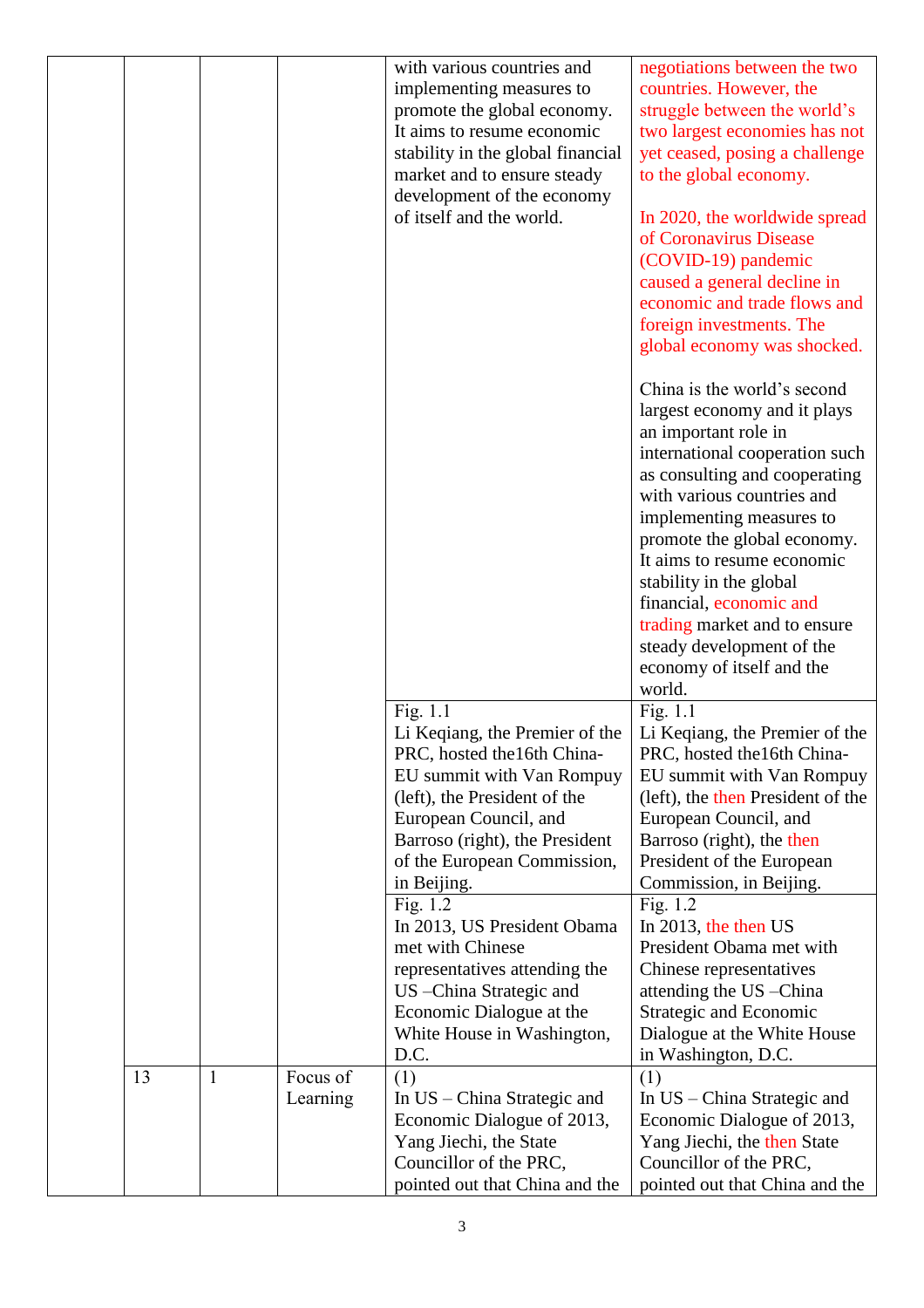|    |              |                      | US had entered a status of<br>interest convergence. He<br>pointed out that because of<br>this convergence they had<br>become a community in<br>which both countries were<br>inseparable, they would swim<br>or sink together. The zero-<br>sum game thinking of 'either<br>winning or losing' should be<br>rejected and the countries<br>should pursue mutual<br>development and a win-win<br>relationship without<br>sacrificing the interests of<br>each other for satisfying self-<br>interests. | US had entered a status of<br>interest convergence. He<br>pointed out that because of<br>this convergence they had<br>become a community in<br>which both countries were<br>inseparable, they would swim<br>or sink together. The zero-<br>sum game thinking of 'either<br>winning or losing' should be<br>rejected and the countries<br>should pursue mutual<br>development and a win-win<br>relationship without<br>sacrificing the interests of<br>each other for satisfying self-<br>interests.                                                                                                                                                                                                                                                         |
|----|--------------|----------------------|-----------------------------------------------------------------------------------------------------------------------------------------------------------------------------------------------------------------------------------------------------------------------------------------------------------------------------------------------------------------------------------------------------------------------------------------------------------------------------------------------------|-------------------------------------------------------------------------------------------------------------------------------------------------------------------------------------------------------------------------------------------------------------------------------------------------------------------------------------------------------------------------------------------------------------------------------------------------------------------------------------------------------------------------------------------------------------------------------------------------------------------------------------------------------------------------------------------------------------------------------------------------------------|
|    |              |                      | (2)<br>Examples include the<br>sovereignty disputes over the<br>Diaoyu Islands between China<br>and Japan, over the South<br>China Sea between China and<br>the Philippines and between<br>China and Vietnam.                                                                                                                                                                                                                                                                                       | (2)<br>Examples include the<br>sovereignty disputes over the<br>Diaoyu Islands between China<br>and Japan, over the South<br>China Sea between China and<br>the Philippines and between<br>China and Vietnam, and the<br>confrontation and conflict<br>along the frontier between<br>China and India.                                                                                                                                                                                                                                                                                                                                                                                                                                                       |
| 14 | $\mathbf{1}$ | Focus of<br>Learning | (3)<br>With the aim of exterminating<br>terrorists who plan sudden<br>attacks, the US has kept<br>carrying out large-scale wars<br>on terrorism for more than a<br>decade. Bin Laden, the leader<br>of Al-Qaeda, was shot dead in<br>2011. However, this did not<br>end terrorist attacks and there<br>are still many uncertainties<br>existing in international<br>security.                                                                                                                       | (3)<br>With the aim of exterminating<br>terrorists who plan sudden<br>attacks, the US has kept<br>carrying out large-scale wars<br>on terrorism for more than a<br>decade. Although the leader<br>of Al-Qaeda, Bin Laden was<br>shot dead in 2011, the terrorist<br>attacks did not end there. The<br>subsequent extremist groups<br>like Islamic State (ISIS) (its<br>leader Al-Baghdadi killed<br>himself during a raid in 2019)<br>and Boko Haram are still<br>active in the Middle East and<br>Africa. In recent years, there<br>have also been many 'lone<br>wolf' terrorist attacks carried<br>out by a single person or a<br>very small group of people,<br>such as the terrorist attack on<br>the office of the French<br>magazine Charlie Hebdo in |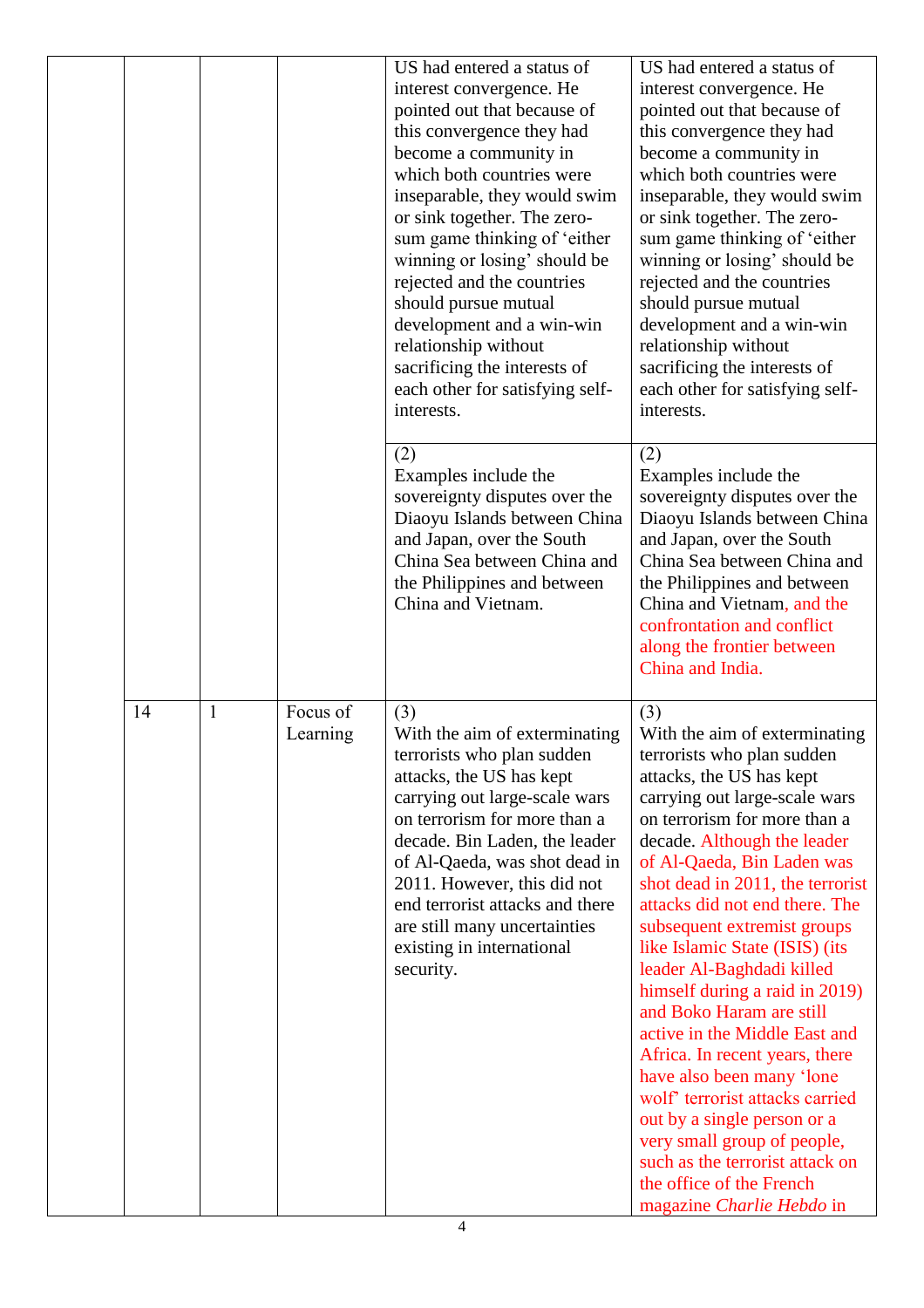|    |              |                      |                                                                                                                                                                                                                                                                      | Paris, and the bomb attack<br>after a concert at Manchester<br>Arena in the UK. Thus, there<br>are still many uncertainties<br>existing in international<br>security.                                                                                                                                                                                                                                                                                                                                           |
|----|--------------|----------------------|----------------------------------------------------------------------------------------------------------------------------------------------------------------------------------------------------------------------------------------------------------------------|-----------------------------------------------------------------------------------------------------------------------------------------------------------------------------------------------------------------------------------------------------------------------------------------------------------------------------------------------------------------------------------------------------------------------------------------------------------------------------------------------------------------|
| 16 | $\mathbf{1}$ | Focus of<br>Learning | <b>B.</b><br>Currently, China has<br>surpassed Japan and become<br>the world's second largest<br>economy with an abundance<br>of foreign exchange reserves<br>and human resources.                                                                                   | <b>B.</b><br>In 2010, China has surpassed<br>Japan and become the world's<br>second largest economy with<br>an abundance of foreign<br>exchange reserves and human<br>resources.                                                                                                                                                                                                                                                                                                                                |
| 17 | $\mathbf{1}$ | More<br>Information  | 1993 - Present: Rise to power<br>(Content added)                                                                                                                                                                                                                     | 1993 - Present: Rise to power<br>In 2013, a delegate from<br>China was elected to the<br>presidency of the<br><b>UNESCO General</b><br>Conference for the first<br>time.<br>In 2013, Xi Jinping<br>$\bullet$<br>proposed an initiative to<br>jointly building the 'Belt<br>and Road' including the<br>'Silk Road Economic<br>Belt' and the '21st-<br><b>Century Maritime Silk</b><br>Road' with other<br>countries, to promote<br>economic cooperation and<br>development in the Asia-<br>Europe-Africa region. |
| 17 | $\mathbf{1}$ | More<br>Information  | 1993 - Present: Rise to power<br>It has gradually<br>participated more in<br>international affairs with a<br>greater diversity in recent<br>years, such as handling<br>problems of the nuclear<br>proliferation crisis, global<br>security and ecological<br>crises. | 1993 - Present: Rise to power<br>It has gradually<br>$\bullet$<br>participated more in<br>international affairs with a<br>greater diversity in recent<br>years, such as economic<br>and trading cooperation,<br>handling problems of the<br>nuclear proliferation<br>crisis, global security,<br>ecological crises, energy<br>saving and emission<br>reduction, and public<br>health.                                                                                                                           |
| 19 | $\mathbf{1}$ | Glossary             | United Nations Educational,<br>Scientific and Cultural<br>Organisation (UNESCO)                                                                                                                                                                                      | United Nations Educational,<br>Scientific and Cultural<br>Organisation (UNESCO)                                                                                                                                                                                                                                                                                                                                                                                                                                 |
|    |              |                      | Established in 1946, it is a<br>specialised organisation of the                                                                                                                                                                                                      | Established in 1946, it is a<br>specialised organisation of the                                                                                                                                                                                                                                                                                                                                                                                                                                                 |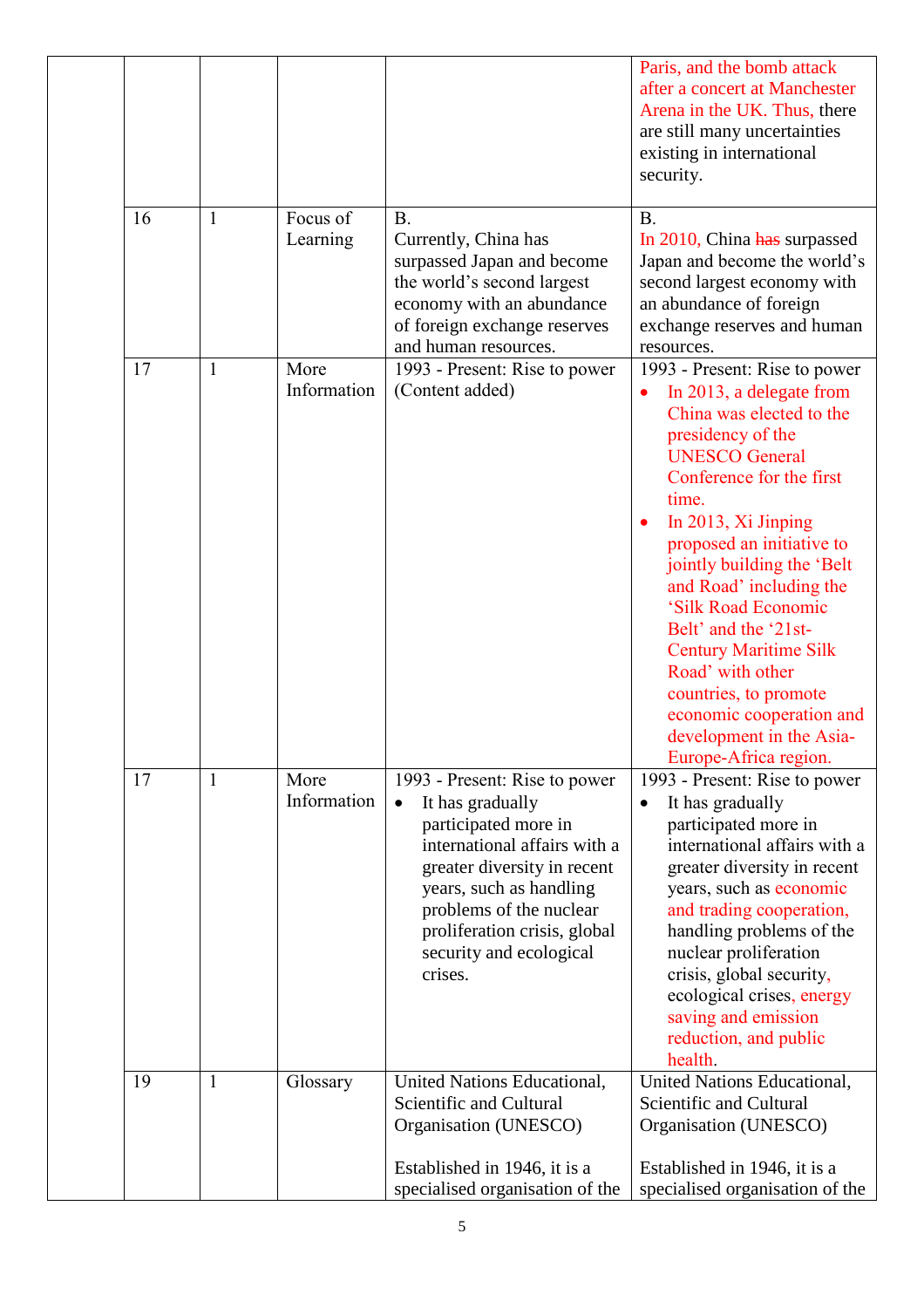|    |                |                        | United Nations with its<br>headquarters located in Paris,<br>France. In 2013, it had 195<br>member states and 9 associate<br>members.                                                                                                                                                                                  | United Nations with its<br>headquarters located in Paris,<br>France. In 2021, it had 193<br>member states and 11<br>associate members.                                                                                                                                                                                                                                                                                                                                                                                                                                                                                                                                     |
|----|----------------|------------------------|------------------------------------------------------------------------------------------------------------------------------------------------------------------------------------------------------------------------------------------------------------------------------------------------------------------------|----------------------------------------------------------------------------------------------------------------------------------------------------------------------------------------------------------------------------------------------------------------------------------------------------------------------------------------------------------------------------------------------------------------------------------------------------------------------------------------------------------------------------------------------------------------------------------------------------------------------------------------------------------------------------|
| 21 | $\mathbf{1}$   | Glossary               | terrorism<br>refers to actions which<br>intentionally cause death or<br>serious injuries to ordinary<br>people or non-military staff. It<br>often frightens the people in a<br>state or threatens the<br>government of specific<br>countries or international<br>organisations in order to<br>achieve certain purposes | terrorism<br>refers to actions which<br>intentionally cause death or<br>serious injuries to ordinary<br>people or non-military staff. It<br>often frightens the people in a<br>state or threatens the<br>government of specific<br>countries or international<br>organisations in order to<br>achieve certain purposes                                                                                                                                                                                                                                                                                                                                                     |
|    |                |                        |                                                                                                                                                                                                                                                                                                                        | Although the leader of Al-<br>Qaeda, Bin Laden was shot<br>dead in 2011, the terrorist<br>attacks did not end there. The<br>subsequent extremist groups<br>like Islamic State (ISIS) and<br>Boko Haram are still active in<br>the Middle East and Africa. In<br>recent years, there have also<br>been many 'lone wolf'<br>terrorist attacks carried out by<br>a single person or a very small<br>group of people, such as the<br>terrorist attack on the office of<br>the French magazine Charlie<br>Hebdo in Paris, and the bomb<br>attack after a concert at<br>Manchester Arena in the UK.<br>Thus, there are still many<br>uncertainties in international<br>security. |
| 22 | $\overline{2}$ | Learning<br>Activity 1 | Content deleted                                                                                                                                                                                                                                                                                                        | Deleted the whole Learning<br>Activity 1 (Part 1)                                                                                                                                                                                                                                                                                                                                                                                                                                                                                                                                                                                                                          |
| 23 | $\overline{2}$ | Learning<br>Activity 1 | Part 2                                                                                                                                                                                                                                                                                                                 | Part <sub>2</sub>                                                                                                                                                                                                                                                                                                                                                                                                                                                                                                                                                                                                                                                          |
| 23 | $\overline{2}$ | Learning<br>Activity 1 | Source 1                                                                                                                                                                                                                                                                                                               | Source 2                                                                                                                                                                                                                                                                                                                                                                                                                                                                                                                                                                                                                                                                   |
| 24 | $\overline{2}$ | Learning<br>Activity 1 | Content added                                                                                                                                                                                                                                                                                                          | Source 3<br>The Pew Research Center has<br>released the results of an<br>international survey, which<br>showed a generally favourable<br>view of China's economic<br>status, especially from the                                                                                                                                                                                                                                                                                                                                                                                                                                                                           |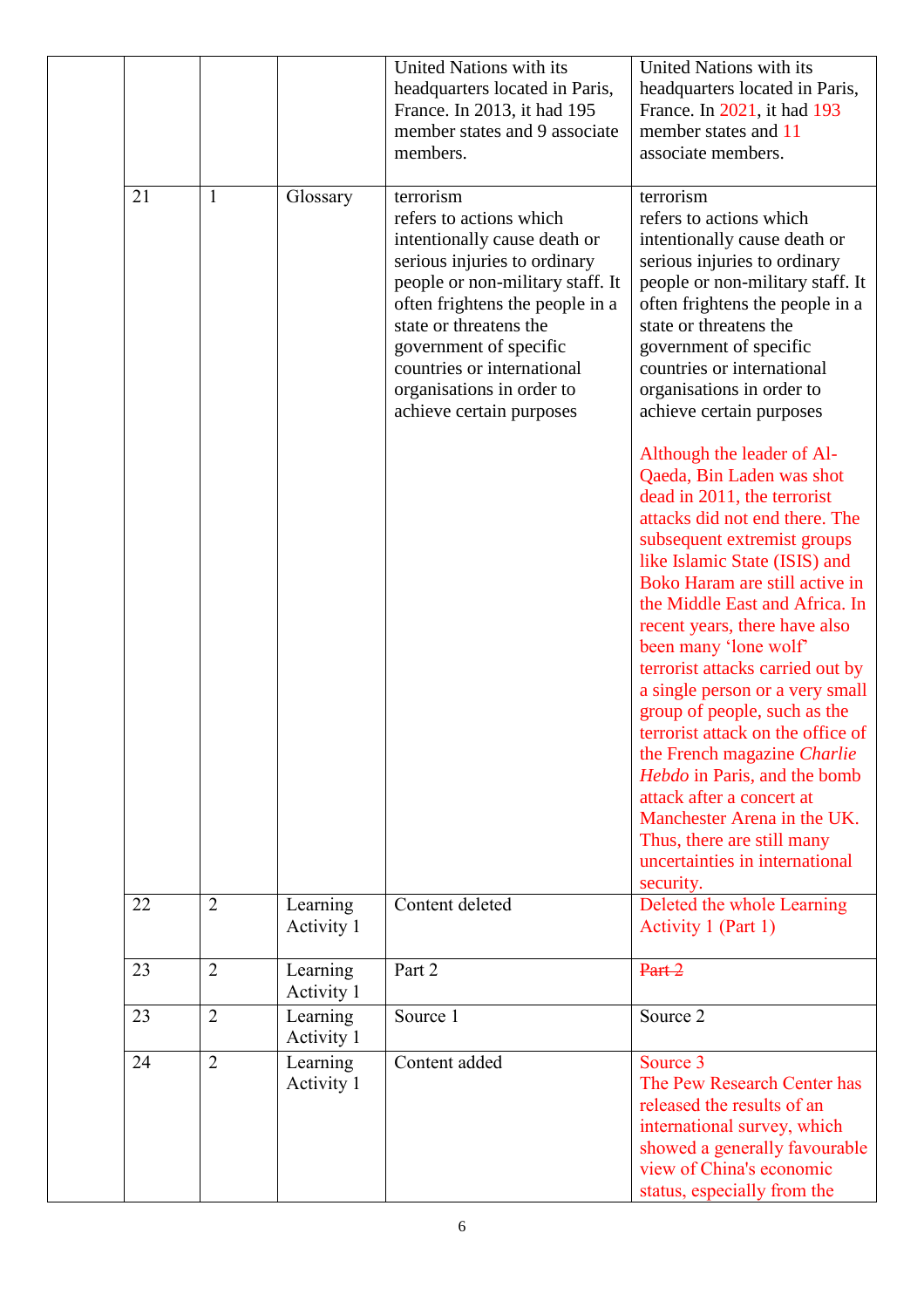|  |  | emerging market countries.       |
|--|--|----------------------------------|
|  |  | Local respondents generally      |
|  |  | thought that China's economic    |
|  |  | growth is good for their         |
|  |  | country. They also believed      |
|  |  | that China has had a             |
|  |  | significantly positive impact    |
|  |  | on their country, while          |
|  |  | China's strong economy is        |
|  |  | mutually beneficial in nature,   |
|  |  | and they regarded Chinese        |
|  |  |                                  |
|  |  | investment as positive.          |
|  |  |                                  |
|  |  | <b>Emerging market countries</b> |
|  |  | are most optimistic about        |
|  |  | China's economic strength,       |
|  |  | but Chinas neighbours in the     |
|  |  | Asia-Pacific region are more     |
|  |  | negative about this. The         |
|  |  | survey noted that positive       |
|  |  | perceptions of China have        |
|  |  | declined in Australia, India,    |
|  |  | South Korea and Japan due to     |
|  |  | concerns about China's           |
|  |  | economic influence and           |
|  |  | growing military strength.       |
|  |  | The local respondents from       |
|  |  | these countries are more         |
|  |  | skeptical about accepting        |
|  |  | Chinese investment and think     |
|  |  |                                  |
|  |  | the United States as a more      |
|  |  | reliable ally.                   |
|  |  |                                  |
|  |  | Negative perceptions of China    |
|  |  | have risen sharply in Canada     |
|  |  | and the US. These two            |
|  |  | countries have been in           |
|  |  | diplomatic disputes with         |
|  |  | Beijing over the arrest of       |
|  |  | Meng Wanzhou, deputy             |
|  |  | chairwoman of the Chinese        |
|  |  | telecommunications giant         |
|  |  | Huawei, in Canada, and the       |
|  |  | China-US trade war.              |
|  |  |                                  |
|  |  |                                  |
|  |  |                                  |
|  |  | Overall, people's views on       |
|  |  | China are mixed, the medians     |
|  |  | of favourable and                |
|  |  | unfavourable opinions in the     |
|  |  | survey are about 40%             |
|  |  | respectively.                    |
|  |  |                                  |
|  |  |                                  |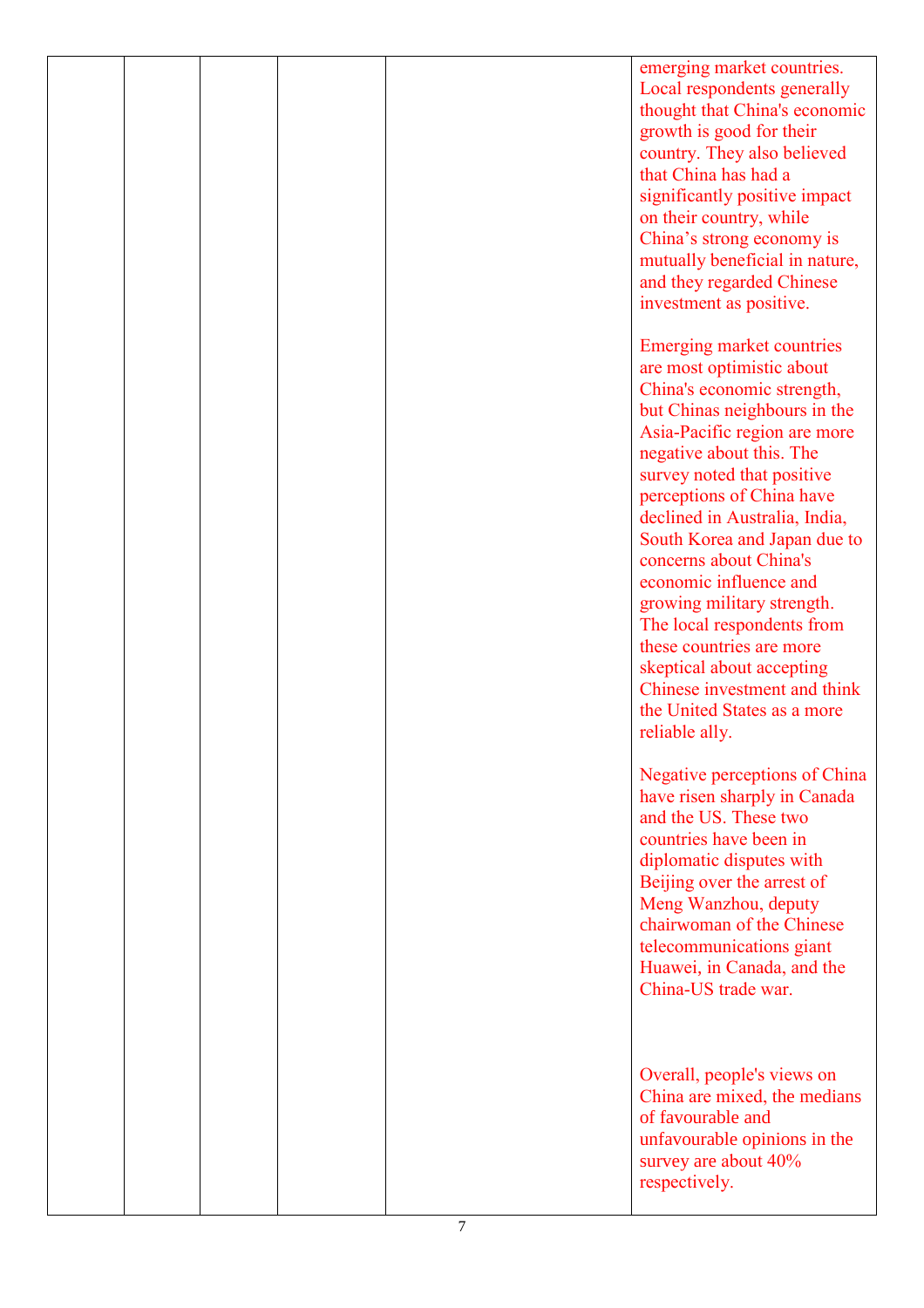| December 2019<br>1. According to Source 2,<br>2. According to Source 1,<br>which 3 countries, except for<br>China, have the most positive<br>China, have the highest<br>feelings towards China?<br>percentage of respondents<br><b>Understand</b><br>towards China?<br>$\Box$ A. Brazil, Indonesia and<br><b>Understand</b><br>Russia<br>$\Box$ A. Brazil, Indonesia and<br>$\Box$ B. Brazil, Kenya and<br>Russia<br>Malaysia<br>$\Box$ C. Indonesia, Kenya and<br>$\Box$ B. Kenya, Mexico and<br>Malaysia<br>Nigeria<br>$\Box$ D. Kenya, Russia and<br>$\Box$ C. United States, South<br><b>Africa and Australia</b><br>Malaysia<br>$\Box$ D. Kenya, Russia and<br>Nigeria<br>3. Further to the above<br>2. Further to the above<br>question, does the answer<br>question, does the answer<br>contain developed countries<br>or developing countries?<br>or developing countries?<br>4. According to Source 1,<br>3. According to Source 2,<br>which 3 countries have the<br>which 3 countries have the<br>most negative feelings<br>highest percentage of<br>towards China?<br>respondents who held an<br>$\Box$ A. United States, Japan and<br>China?<br>Germany<br>$\Box$ B. United States, Japan and<br>Italy<br>Germany<br>$\Box$ C. United States, Germany<br>and Italy<br>Korea and Italy<br>$\Box$ D. Japan, Germany and<br>Canada<br>Italy<br>Philippines<br>4. Further to the above<br>5. Further to the above<br>question, does the answer<br>question, does the answer<br>contain developed countries<br>or developing countries?<br>or developing countries?<br>$\overline{2}$<br>25<br>Learning<br>6. According to Source 2,<br>5. According to Source 1,<br>Activity 1<br>describe the change in<br>describe the change in<br>respondents' evaluation of the<br>economic power of China.<br>economic power of China.<br>Respondents' evaluation of |  |  |                             |                                                                                                                                                                           |
|--------------------------------------------------------------------------------------------------------------------------------------------------------------------------------------------------------------------------------------------------------------------------------------------------------------------------------------------------------------------------------------------------------------------------------------------------------------------------------------------------------------------------------------------------------------------------------------------------------------------------------------------------------------------------------------------------------------------------------------------------------------------------------------------------------------------------------------------------------------------------------------------------------------------------------------------------------------------------------------------------------------------------------------------------------------------------------------------------------------------------------------------------------------------------------------------------------------------------------------------------------------------------------------------------------------------------------------------------------------------------------------------------------------------------------------------------------------------------------------------------------------------------------------------------------------------------------------------------------------------------------------------------------------------------------------------------------------------------------------------------------------------------------------------------------------------------------------------------------------------|--|--|-----------------------------|---------------------------------------------------------------------------------------------------------------------------------------------------------------------------|
|                                                                                                                                                                                                                                                                                                                                                                                                                                                                                                                                                                                                                                                                                                                                                                                                                                                                                                                                                                                                                                                                                                                                                                                                                                                                                                                                                                                                                                                                                                                                                                                                                                                                                                                                                                                                                                                                    |  |  |                             | Summary of local news on 7                                                                                                                                                |
|                                                                                                                                                                                                                                                                                                                                                                                                                                                                                                                                                                                                                                                                                                                                                                                                                                                                                                                                                                                                                                                                                                                                                                                                                                                                                                                                                                                                                                                                                                                                                                                                                                                                                                                                                                                                                                                                    |  |  |                             | which 3 countries, except for<br>who held a 'favourable view'                                                                                                             |
|                                                                                                                                                                                                                                                                                                                                                                                                                                                                                                                                                                                                                                                                                                                                                                                                                                                                                                                                                                                                                                                                                                                                                                                                                                                                                                                                                                                                                                                                                                                                                                                                                                                                                                                                                                                                                                                                    |  |  |                             | contain developed countries                                                                                                                                               |
|                                                                                                                                                                                                                                                                                                                                                                                                                                                                                                                                                                                                                                                                                                                                                                                                                                                                                                                                                                                                                                                                                                                                                                                                                                                                                                                                                                                                                                                                                                                                                                                                                                                                                                                                                                                                                                                                    |  |  |                             | 'unfavourable' view towards<br>$\Box$ A. United States, Japan and<br>$\Box$ B. United Kingdom, South<br>□ C. Japan, South Korea and<br>$\Box$ D. Australia, India and the |
|                                                                                                                                                                                                                                                                                                                                                                                                                                                                                                                                                                                                                                                                                                                                                                                                                                                                                                                                                                                                                                                                                                                                                                                                                                                                                                                                                                                                                                                                                                                                                                                                                                                                                                                                                                                                                                                                    |  |  |                             | contain developed countries                                                                                                                                               |
| (increased / decreased) from<br>in 2008 to<br>in 2008 to<br>in 2013.<br>in 2019.<br>7. According to the above<br>6. According to the above<br>information, which of the<br>information, which of the                                                                                                                                                                                                                                                                                                                                                                                                                                                                                                                                                                                                                                                                                                                                                                                                                                                                                                                                                                                                                                                                                                                                                                                                                                                                                                                                                                                                                                                                                                                                                                                                                                                               |  |  | the economic power of China | respondents' evaluation of the<br>Respondents' evaluation of<br>the economic power of China<br>(increased / decreased) from                                               |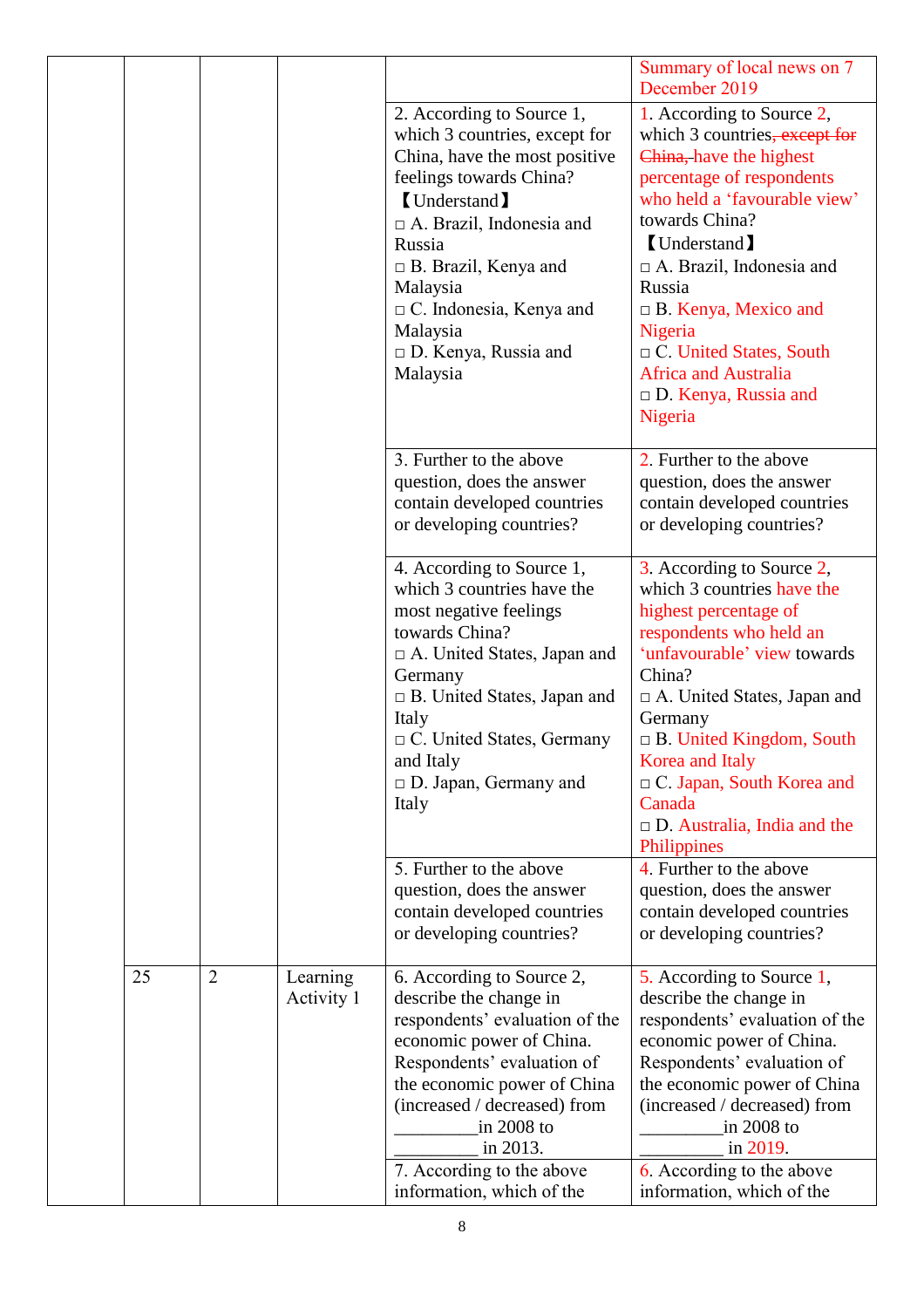|    |                |          | following description is         | following description is          |
|----|----------------|----------|----------------------------------|-----------------------------------|
|    |                |          |                                  |                                   |
|    |                |          | correct? (You may choose         | correct? (You may choose          |
|    |                |          | more than 1 option.)             | more than 1 option.)              |
|    |                |          | [Understand] [Analyse]           | [Understand] [Analyse]            |
|    |                |          | $\Box$ A. Respondents think that | $\Box$ A. Respondents think that  |
|    |                |          | the economic power of the US     | the economic power of the US      |
|    |                |          | has stayed above that of         | has stayed above that of          |
|    |                |          | China.                           | China.                            |
|    |                |          | $\Box$ B. Respondents think that | $\Box$ B. Respondents think that  |
|    |                |          | the economic power of China      | the economic power of China       |
|    |                |          | has been rising.                 | has been rising.                  |
|    |                |          |                                  |                                   |
|    |                |          | $\Box$ C. Respondents from Asian | $\Box$ C. The majority of         |
|    |                |          | countries have more positive     | Canadian respondents had a        |
|    |                |          | feelings towards China.          | more favourable view towards      |
|    |                |          | $\Box$ D. Respondents from       | China.                            |
|    |                |          | European countries have more     | $\Box$ D. Overall, the medians of |
|    |                |          | negative feelings towards        | 'favourable' and                  |
|    |                |          | China.                           | 'unfavourable' views towards      |
|    |                |          |                                  | China were similar.               |
|    |                |          | 8. Why do the countries          | 7. According to Source 3,         |
|    |                |          | mentioned in Question 4 have     | which of the below is a           |
|    |                |          | negative feelings towards        | correct description? (You may     |
|    |                |          |                                  |                                   |
|    |                |          | China? Discuss in groups.        | choose more than 1 option.)       |
|    |                |          | (Analyse)                        | [Understand] [Analyse]            |
|    |                |          |                                  | $\Box$ A. More foreign            |
|    |                |          |                                  | respondents held negative         |
|    |                |          |                                  | views towards China.              |
|    |                |          |                                  | $\Box$ B. Canadian and American   |
|    |                |          |                                  | respondents' views towards        |
|    |                |          |                                  | China is influenced by the        |
|    |                |          |                                  | diplomatic events.                |
|    |                |          |                                  |                                   |
|    |                |          |                                  | $\Box$ C. Some respondents from   |
|    |                |          |                                  | the neighbouring countries in     |
|    |                |          |                                  | the Asia-Pacific region were      |
|    |                |          |                                  | more concerned about the          |
|    |                |          |                                  | military strength of the United   |
|    |                |          |                                  | States.                           |
|    |                |          |                                  | $\Box$ D. More respondents from   |
|    |                |          |                                  | the emerging market countries     |
|    |                |          |                                  | believe that the economic         |
|    |                |          |                                  | take-off of China is mutually     |
|    |                |          |                                  | beneficial.                       |
|    |                |          |                                  |                                   |
|    |                |          | 9. What factors do you think     | 8. What factors do you think      |
|    |                |          | will affect other countries'     | will affect other countries'      |
|    |                |          | perceptions towards China?       | perceptions towards China?        |
|    |                |          | Search for related information   | Refer to Source 3, search for     |
|    |                |          | and discuss in groups.           | related information and           |
|    |                |          |                                  | discuss in groups.                |
| 27 | $\overline{2}$ | Focus of | However, some developing         | However, some developing          |
|    |                | Learning | countries such as the            | countries have negative           |
|    |                |          | Philippines, which has closer    | perceptions of China's step       |
|    |                |          | relations with the US, have      | forward to the world. Take        |
|    |                |          | negative perceptions of          | India as an example. It is a      |
|    |                |          |                                  |                                   |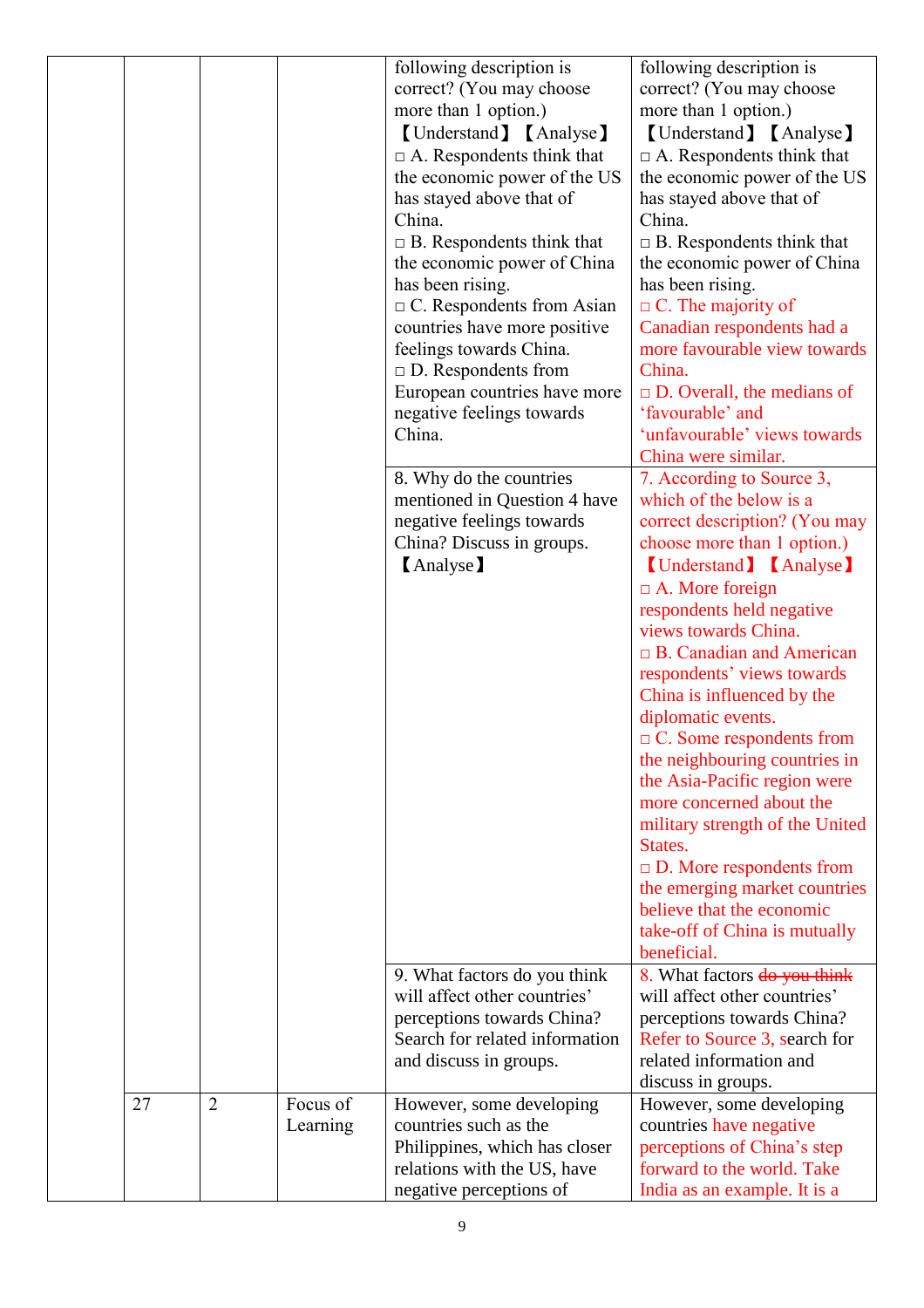|    |   |                        | China's step forward to the<br>world. There have been<br>constant disputes between<br>China and the Philippines<br>over the sovereignty of the<br>South China Sea in recent<br>years. This has led to a tense<br>relationship between the 2<br>countries.                                                                                   | neighbouring country of<br>China and is also a big<br>country with high population<br>and at a stage of rapid<br>economic development. In<br>recent years, China and India<br>have had disputes over the<br>border and economic and<br>trade issues, which once<br>caused tension between the 2<br>countries.                                                                                                   |
|----|---|------------------------|---------------------------------------------------------------------------------------------------------------------------------------------------------------------------------------------------------------------------------------------------------------------------------------------------------------------------------------------|-----------------------------------------------------------------------------------------------------------------------------------------------------------------------------------------------------------------------------------------------------------------------------------------------------------------------------------------------------------------------------------------------------------------|
| 29 | 3 | Learning<br>Activity 1 | Source 1<br>China and a group of<br>emerging countries became<br>the winners of this summit.                                                                                                                                                                                                                                                | Source 1<br>China and a group of<br>emerging market countries*<br>became the winners of this<br>summit.                                                                                                                                                                                                                                                                                                         |
|    |   |                        | Source 1<br>As the status of emerging<br>countries has significantly<br>improved, the President of<br>Brazil claimed that the Group<br>of Eight (G8) was no longer<br>effective, and that G20 should<br>be the future of the<br>international financial order.<br>Source 1<br>Summary of local news on 17<br>November 2008<br>Content added | Source 1<br>As the status of emerging<br>countries has significantly<br>improved, the President of<br>Brazil claimed that the Group<br>of Eight $(G8)$ ** was no<br>longer effective, and that G20<br>should be the future of the<br>international financial order.<br>Source 1<br>Summary of local news on 17<br>November 2008, 15 January<br>2021<br>Source 1<br>* Refers to the developing                   |
|    |   |                        |                                                                                                                                                                                                                                                                                                                                             | countries that are undergoing<br>economic transformation and<br>rapid growth, such as the<br><b>BRICS</b> countries, Vietnam,<br>and Mexico.                                                                                                                                                                                                                                                                    |
|    |   |                        | Content added                                                                                                                                                                                                                                                                                                                               | Source 1<br>** An international<br>organisation formed by<br>traditionally influential<br>countries. It always leads the<br>discussion of international<br>issues. Members including the<br>United States, the United<br>Kingdom, France, Germany,<br>Japan, Italy, Canada, and<br>Russia. Since 2014, the<br>membership of Russia has<br>been frozen due to the<br>Ukraine crisis, so the G8<br>became the G7. |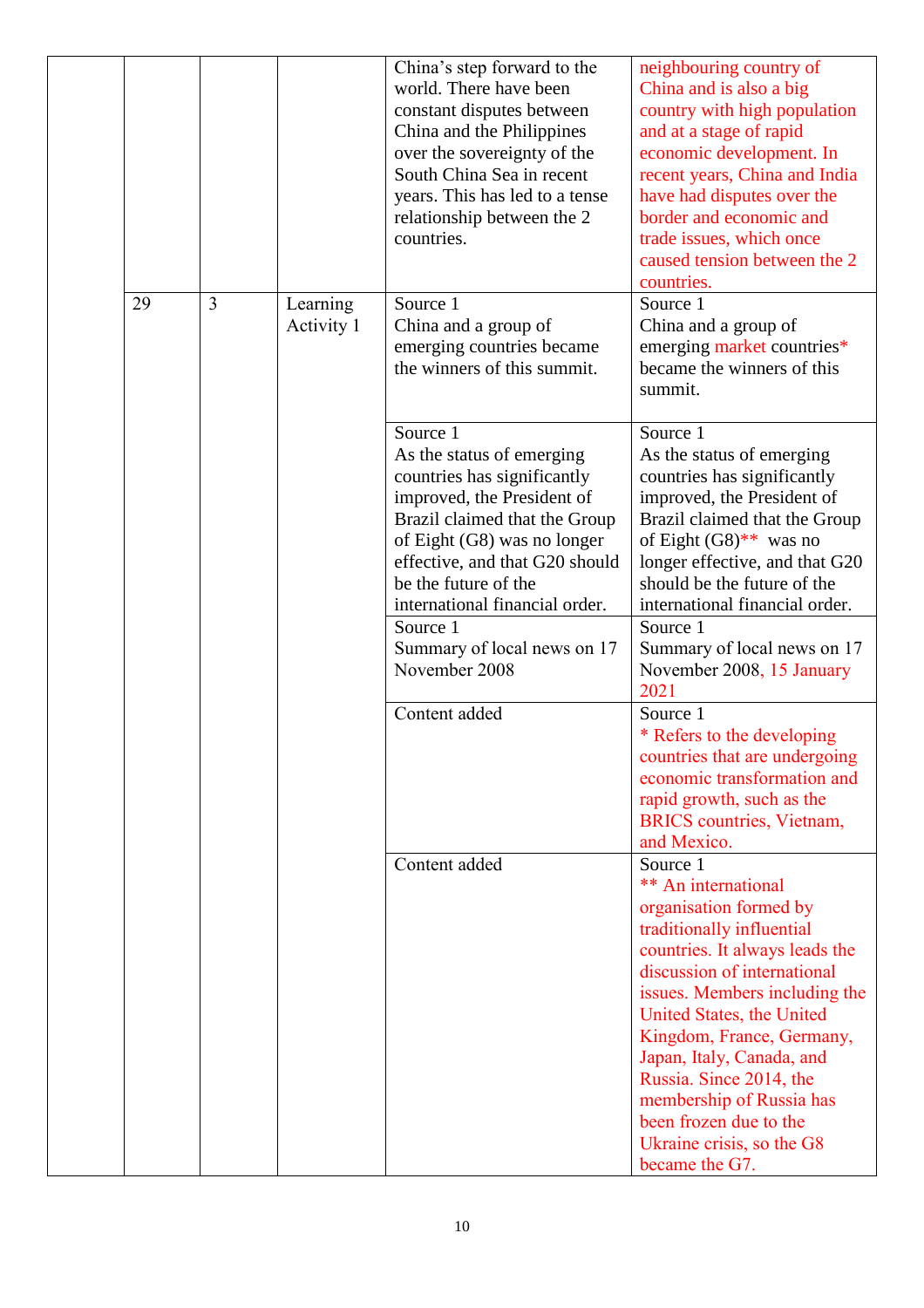| 30 | $\overline{3}$ | Learning<br>Activity 1 | Source 3<br>By 2013, there were $430$<br>Confucius Institutes and 646<br>Confucius lessons distributed<br>in 117 countries or regions in<br>the world.<br>Source 3<br>Summary of local news on 25<br>February 2013                                                                                                                                                                                                                                                                                                                                                                                                                                                                                                                                                                                                                                                                                                                                                                                                                                                                                                                                                                                                                                                                 | Source 3<br>By $2020$ , there were $541$<br>Confucius Institutes and 1,170<br>Confucius classes distributed<br>in $162$ countries or regions in<br>the world.<br>Source 3<br>Summary of local news on 25<br>February 2013, 15 January<br>2021                                                                                                                                                                                                                                                                                                                                                                                                                                                                                                                                                                                                                                                                             |
|----|----------------|------------------------|------------------------------------------------------------------------------------------------------------------------------------------------------------------------------------------------------------------------------------------------------------------------------------------------------------------------------------------------------------------------------------------------------------------------------------------------------------------------------------------------------------------------------------------------------------------------------------------------------------------------------------------------------------------------------------------------------------------------------------------------------------------------------------------------------------------------------------------------------------------------------------------------------------------------------------------------------------------------------------------------------------------------------------------------------------------------------------------------------------------------------------------------------------------------------------------------------------------------------------------------------------------------------------|---------------------------------------------------------------------------------------------------------------------------------------------------------------------------------------------------------------------------------------------------------------------------------------------------------------------------------------------------------------------------------------------------------------------------------------------------------------------------------------------------------------------------------------------------------------------------------------------------------------------------------------------------------------------------------------------------------------------------------------------------------------------------------------------------------------------------------------------------------------------------------------------------------------------------|
| 32 | $\overline{3}$ | Learning<br>Activity 2 | Source 3<br>According to reports from the<br>Japanese media, the World<br>Trade Organisation (WTO)<br>has reached initial judgment<br>about the lawsuit filed by the<br>United States, Japan and<br>Europe against China's export<br>restrictions on rare earth,<br>declaring that China's practice<br>is in violation of its promise<br>made when entering the<br>WTO.<br>WTO basically agrees with<br>the claims of the US, Japan<br>and Europe and has already<br>issued notice of initial<br>judgment to the related<br>countries. It has declared that<br>rare earth is an indispensable<br>material for the development<br>of high-end industries and<br>China is in violation of its<br>promise about the elimination<br>of tariffs when entering the<br>WTO in 2001. The official<br>report made by the WTO<br>panel will be released in mid-<br>November, and the related<br>countries can appeal to the<br>Appellate Body of the WTO if<br>they are unhappy with the<br>results.<br>According to the report of the<br>mainland media about the<br>opinions of Tu Xinquan, the<br>Vice Dean of UIBE China<br>Institute for WTO Studies, it<br>is predicted that China would<br>lose the lawsuit. Tu thinks<br>that China has no chance of<br>winning the lawsuit and will | Source 3<br>In 2013, WTO came to an<br>initial judgment of the<br>complaint filed by the United<br>States, Japan and the<br><b>European Union against</b><br>China's export restrictions on<br>rare earths. It declared that<br>rare earths are indispensable<br>materials for the development<br>of high-end industries, and<br>China had violated both the<br>relevant WTO rules and its<br>promise about the elimination<br>of tariffs when entering the<br>WTO in 2001. China's appeal<br>was rejected by the WTO<br>Appellate Body in 2014.<br>In the end, the Chinese<br>Government adjusted its<br>policy in compliance with the<br>WTO judgement, with<br>abolishing the quota<br>restrictions on rare earths<br>exports in January 2015 and<br>stopping to impose the export<br>tariff in May of the same year.<br>Summary of mainland and<br>local news on 26 October<br>2013, 6 January 2015, 24<br>April 2015 |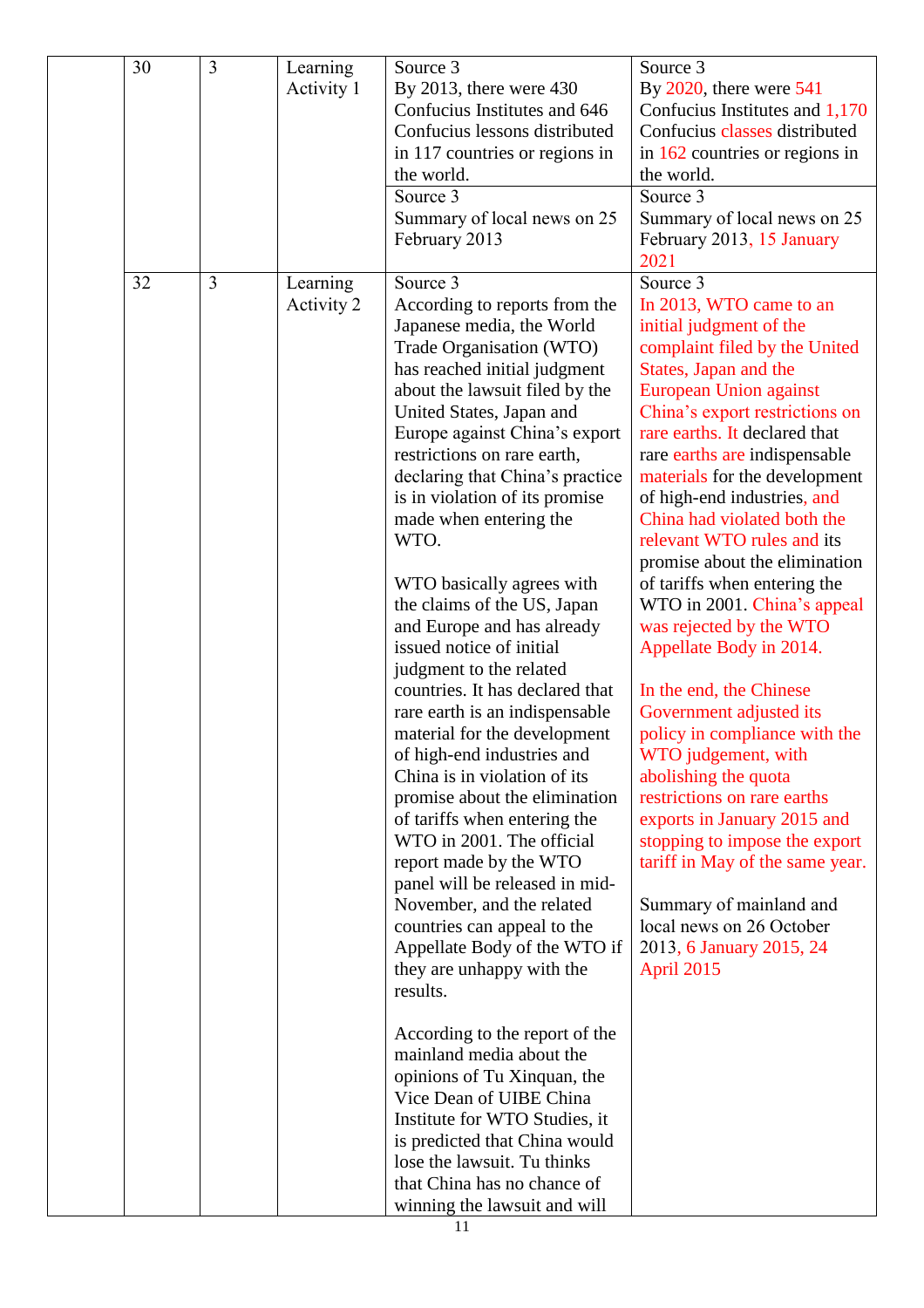|    |                |                      | have to stop charging export<br>tax on rare earth, though there<br>was still plenty of time before<br>the final judgment would be<br>made.<br>Summary of mainland and<br>local news on 26 October<br>2013                                                                                                                                                                                                                                                                                        |                                                                                                                                                                                                                                                                                                                                                                                                                                                                                                                                                                                                             |
|----|----------------|----------------------|--------------------------------------------------------------------------------------------------------------------------------------------------------------------------------------------------------------------------------------------------------------------------------------------------------------------------------------------------------------------------------------------------------------------------------------------------------------------------------------------------|-------------------------------------------------------------------------------------------------------------------------------------------------------------------------------------------------------------------------------------------------------------------------------------------------------------------------------------------------------------------------------------------------------------------------------------------------------------------------------------------------------------------------------------------------------------------------------------------------------------|
| 34 | $\overline{3}$ | More<br>Information  | Content added                                                                                                                                                                                                                                                                                                                                                                                                                                                                                    | (3) World Bank<br>2008: A Chinese<br>representative served as<br>the Vice President for the<br>first time.                                                                                                                                                                                                                                                                                                                                                                                                                                                                                                  |
| 35 | 3              | Focus of<br>Learning | $C_{\cdot}$<br>Through joining international<br>organisations and<br>participating in international<br>conferences, China can search<br>for ways to solve or ease<br>crises related to various global<br>problems. These include the<br>global financial crisis, climate<br>change, energy crises and<br>nuclear proliferation. China<br>has worked with various<br>countries to achieve a mutual<br>safeguarding of interests<br>while promoting international<br>cooperation at the same time. | $\mathcal{C}$ .<br>Through joining international<br>organisations and<br>participating in international<br>conferences, China can search<br>for ways to solve or ease<br>crises related to various global<br>problems. These include the<br>global financial crisis, trade<br>conflict, climate change,<br>energy crises, nuclear<br>proliferation and threats to<br>public health. China has<br>worked with various countries<br>to achieve a mutual<br>safeguarding of interests<br>while promoting international<br>cooperation at the same time.                                                        |
| 35 | 3              | Focus of<br>Learning | E.<br>In recent years, China has<br>strived to hold large-scale<br>international activities and<br>conferences such as the 2008<br>Beijing Olympic Games, the<br>2010 Shanghai World Expo<br>and the 2013 East Asian<br>Games. It wants to enhance<br>the international community's<br>understanding of China and<br>improve its image. Through<br>worldwide satellite<br>broadcasts, the Beijing<br>Olympics showed the<br>prosperous side of China to<br>audiences around the world.           | E.<br>In recent years, China has<br>strived to hold large-scale<br>international activities and<br>conferences such as the 2008<br>Beijing Olympic Games, the<br>2010 Shanghai World Expo<br>and the 2013 East Asian<br>Games. It wants to enhance<br>the international community's<br>understanding of China and<br>improve its image. Through<br>worldwide satellite<br>broadcasts, the Beijing<br>Olympics showed the<br>prosperous side of China to<br>audiences around the world.<br>At the same time, China has<br>been actively engaged in 'host<br>diplomacy' with hosting a<br>series of important |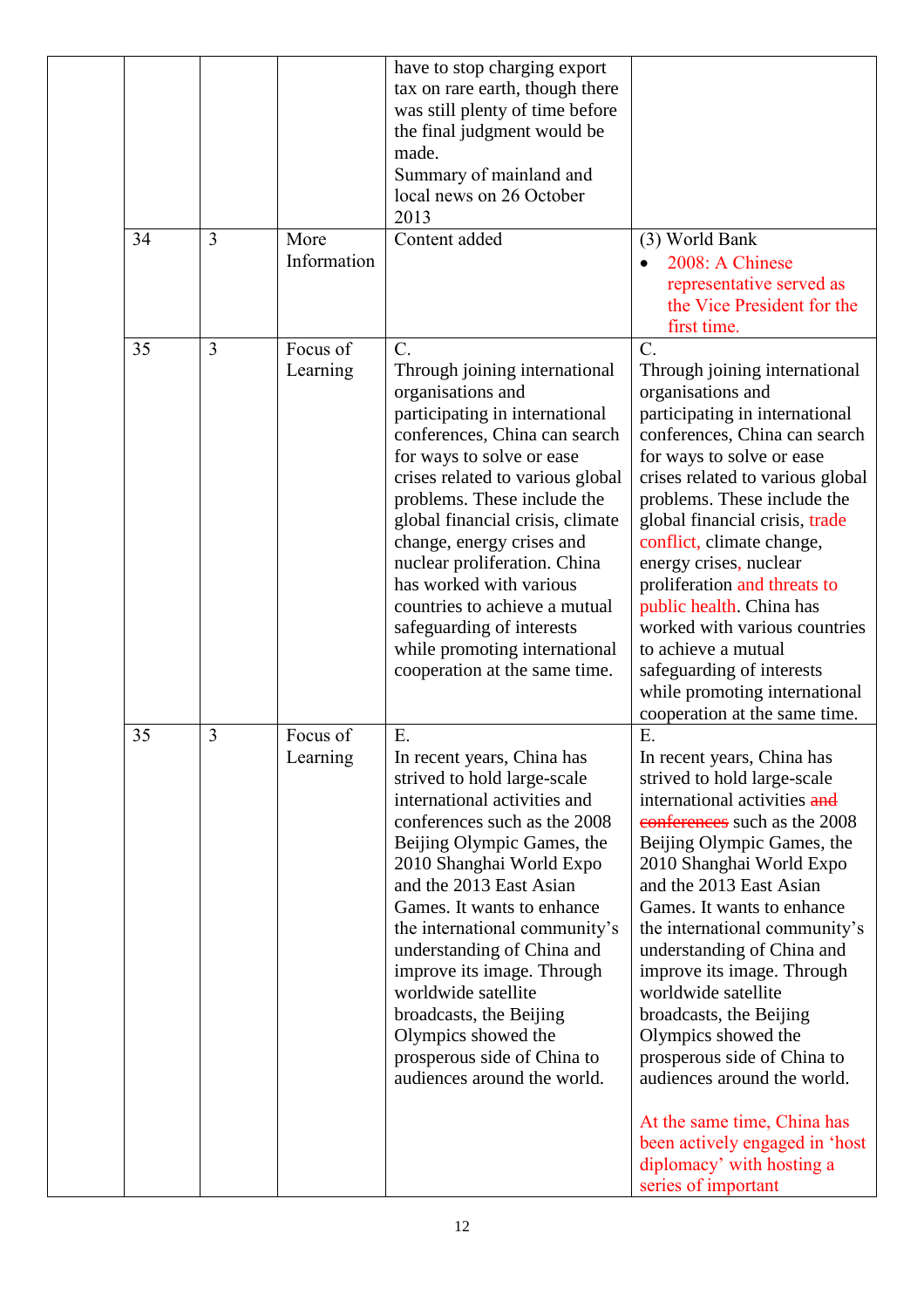|    |   |                      |                                                                                                                                                                                                                                                                                                                                                                                | international summits, such as<br>the Asia-Pacific Economic<br>Cooperation (APEC) Summit<br>in Beijing in 2014, the G20<br>Summit in Hangzhou in 2016,<br>the Belt and Road Forum for<br><b>International Cooperation in</b><br>Beijing in 2017, and the<br><b>China International Import</b><br>Expo in 2018. Acting as a<br>host, China exerts its<br>diplomatic advantages on<br>defining issues and setting<br>rules, as well as to<br>demonstrate its national<br>strength. |
|----|---|----------------------|--------------------------------------------------------------------------------------------------------------------------------------------------------------------------------------------------------------------------------------------------------------------------------------------------------------------------------------------------------------------------------|----------------------------------------------------------------------------------------------------------------------------------------------------------------------------------------------------------------------------------------------------------------------------------------------------------------------------------------------------------------------------------------------------------------------------------------------------------------------------------|
| 37 | 3 | Focus of<br>Learning | (2)<br>During the global financial<br>crisis of 2008, the finance and<br>trade of China were severely<br>hit. Although the Chinese<br>economy continued to grow,<br>its growth rate slowed down<br>considerably. The global<br>financial crisis had a far-<br>reaching impact and there are<br>still great variables existing in<br>the economy of the country as<br>a result. | (2)<br>During the global financial<br>crisis of 2008, the finance and<br>trade of China were severely<br>hit. Although the Chinese<br>economy continued to grow,<br>its growth rate slowed down<br>considerably. In addition, the<br>global economy has been<br>affected by the China-US<br>trade war and the Coronavirus<br>Disease (COVID-19)<br>pandemic in recent years.<br>China's finance and trade<br>would find it difficult to<br>survive alone.                        |
| 37 | 3 | Challenge            | Military<br>While the power of China has<br>been rising, its military<br>expansion seems to threaten<br>world security. (In the figure<br>is 'Liaoning', the 1st aircraft<br>carrier in China, which was<br>reconstructed from the former<br>Soviet Union aircraft carrier<br>'Varyag' obtained from the<br>Ukraine.)                                                          | Military<br>While the power of China has<br>been rising, its military<br>expansion seems to threaten<br>world security. (In the figure<br>is 'Liaoning', the 1st aircraft<br>carrier in China, which was<br>reconstructed from the former<br>Soviet Union aircraft carrier<br>'Varyag' obtained from the<br>Ukraine, has been in service<br>since 2012; and 'Shandong',<br>the first domestically<br>developed aircraft carrier, has<br>also been in service since<br>2019.)     |
| 39 | 3 | Summary              | 1.<br>• Striving to hold large-scale<br>international activities and<br>conferences to enhance the                                                                                                                                                                                                                                                                             | 1.<br>• Striving to hold large-scale<br>international activities and<br>conferences to enhance the                                                                                                                                                                                                                                                                                                                                                                               |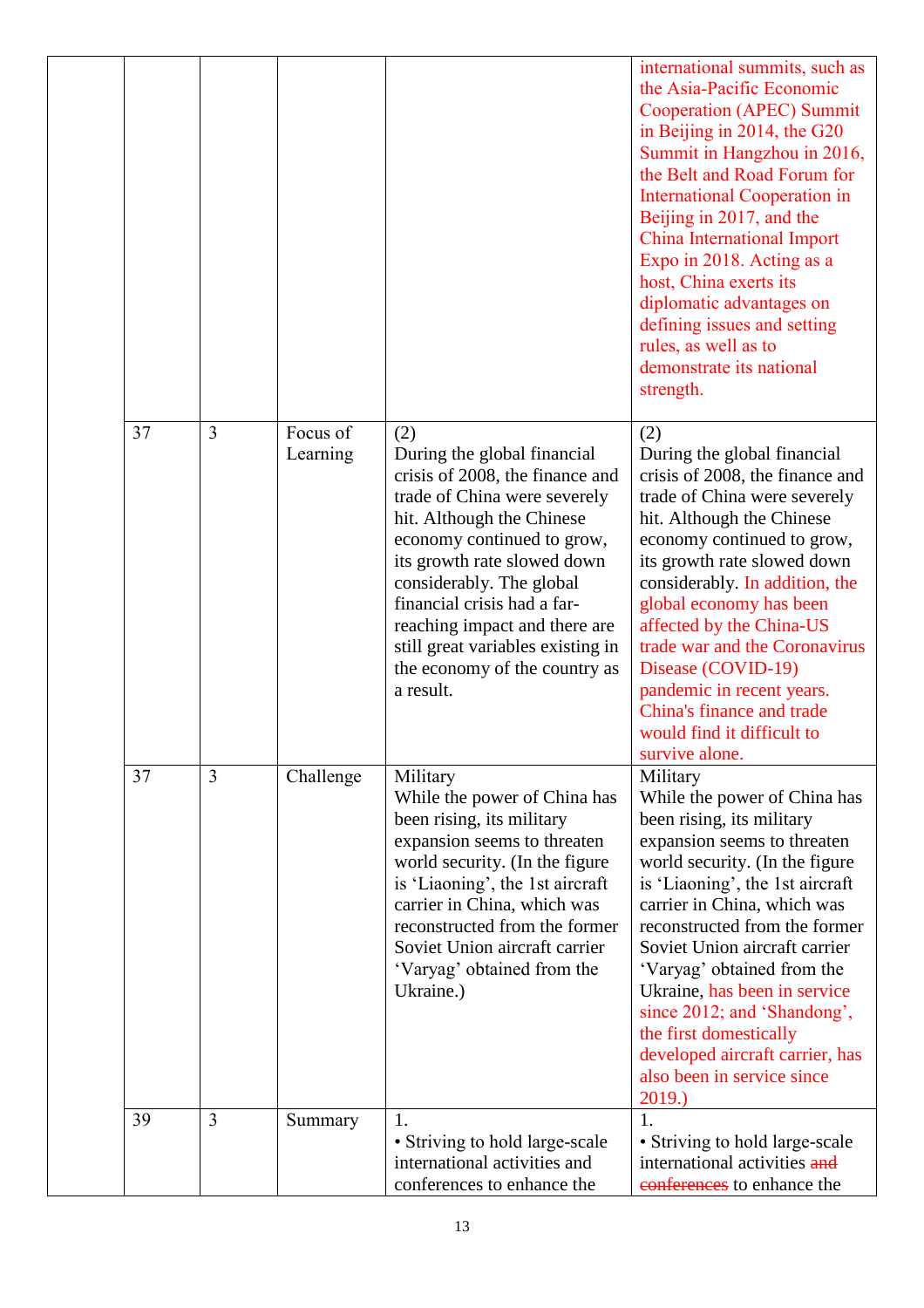|    |                |           | international community's<br>understanding of China and<br>improve its image;                                                                                                                                                                                                                                                                               | international community's<br>understanding of China and<br>improve its image;<br>• Engaging in 'host<br>diplomacy', China exerts its<br>diplomatic advantages on<br>defining issues, setting rules,<br>and to demonstrate national<br>strength.                                                                                                                                                                                                                                                                                                       |
|----|----------------|-----------|-------------------------------------------------------------------------------------------------------------------------------------------------------------------------------------------------------------------------------------------------------------------------------------------------------------------------------------------------------------|-------------------------------------------------------------------------------------------------------------------------------------------------------------------------------------------------------------------------------------------------------------------------------------------------------------------------------------------------------------------------------------------------------------------------------------------------------------------------------------------------------------------------------------------------------|
|    |                |           | 2.<br>• As the Chinese economy<br>integrates with the world, it<br>will be affected as external<br>economies change. This<br>occurred during the global<br>financial crisis of 2008, when<br>the growth rate of the Chinese<br>economy slowed down<br>(although it still advanced, but<br>at a slower rate);                                                | 2.<br>• As the Chinese economy<br>integrates with the world, it<br>will be affected as external<br>economies change. This<br>occurred during the global<br>financial crisis of 2008, when<br>the growth rate of the Chinese<br>economy slowed down<br>(although it still advanced, but<br>at a slower rate). In addition,<br>the global economy has been<br>affected by the China-US<br>trade war and the Coronavirus<br>Disease (COVID-19)<br>pandemic in recent years.<br>China's finance and trade<br>would find it difficult to<br>survive alone; |
| 40 | $\overline{3}$ | Glossary  | the world's factory<br>However, due to the factors<br>such as a rise in wages in<br>recent years, the production<br>cost in China has increased<br>and some enterprises have<br>started to move their<br>production lines to regions of<br>an even lower production cost<br>such as Vietnam, Indonesia,<br>Malaysia and other Southeast<br>Asian countries. | the world's factory<br>However, due to the factors<br>such as a rise in wages in<br>recent years, the production<br>cost in China has increased<br>and some enterprises have<br>started to move their<br>production lines to regions of<br>an even lower production cost<br>such as Vietnam, Indonesia,<br>Thailand, the Philippines,<br>Cambodia, Malaysia and<br>other Southeast Asian<br>countries, or to other countries<br>such as India, Bangladesh and<br>Mexico.                                                                              |
| 44 |                | Word Easy | Al-Qaeda 阿蓋達組織<br>$\mathbf A$<br>Argentina 阿根廷<br>Barroso 若澤 · 巴羅佐<br>B<br>Bin Laden 奧薩馬・賓拉登                                                                                                                                                                                                                                                                | ally 盟友<br>$\mathbf A$<br>Al-Qaeda 阿蓋達組織<br>Argentina 阿根廷<br>Asia-Pacific Economic<br>Cooperation (APEC) 亞太經<br>合組織<br>Bangladesh 孟加拉<br>B<br>Barroso 若澤 · 巴羅佐<br>'Belt and Road'                                                                                                                                                                                                                                                                                                                                                                     |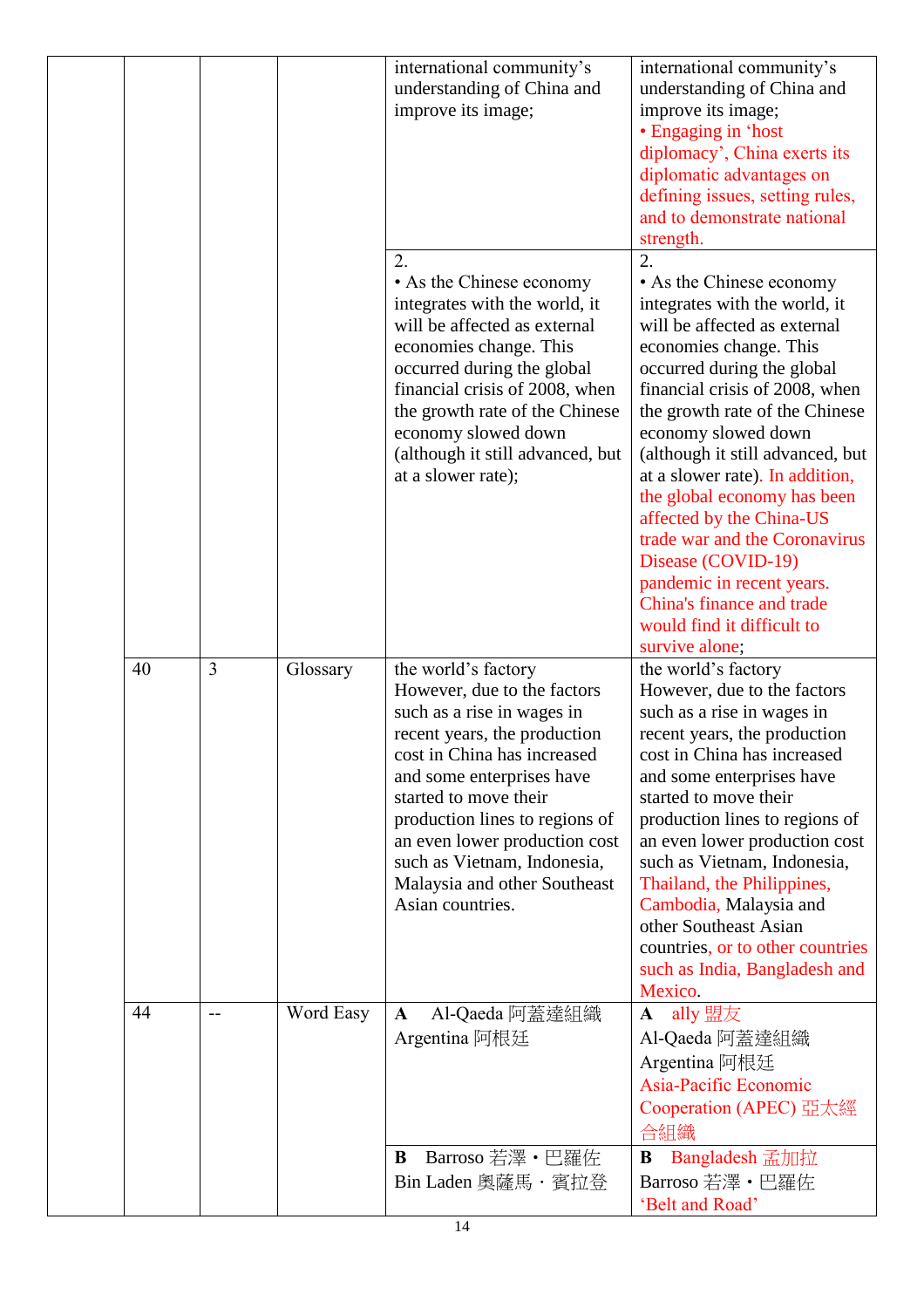| 巴西<br><b>Brazil</b>                | 「一帶一路」                              |
|------------------------------------|-------------------------------------|
|                                    | Bin Laden 奧薩馬·賓拉登                   |
|                                    | Boko Haram 博科聖地                     |
|                                    | Brazil 巴西                           |
|                                    | BRICS 金磚國家                          |
| $\mathbf C$<br>Canada 加拿大          | Canada 加拿大<br>$\mathbf C$           |
|                                    | 'Chang'e 5' 「嫦娥五號」                  |
| $\mathbf C$<br>core values 核心價值    | core values 核心價值<br>$\mathbf C$     |
|                                    | <b>Coronavirus Disease</b>          |
|                                    | $(COVID-19)$                        |
|                                    | 2019 冠狀病毒病                          |
| Diaoyu Islands 釣魚島<br>D            | Diaoyu Islands 釣魚島<br>D             |
|                                    | diplomatic dispute 外交爭端             |
|                                    | Donald Trump 特朗普                    |
| East China Sea Air<br>E            | East China Sea Air<br>E             |
| Defence Identification Zone        | Defence Identification Zone         |
| 東海防空識別區                            | 東海防空識別區                             |
|                                    | economic transformation             |
|                                    | 經濟轉型                                |
|                                    | emerging market countries<br>新興市場國家 |
| European Union (EU)<br>E           | European Union (EU)<br>E            |
| 歐洲聯盟 (歐盟)                          | 歐洲聯盟 (歐盟)                           |
|                                    | 極端組織<br>extremist groups            |
| François Hollande<br>$\mathbf F$   | François Hollande<br>F              |
| 弗朗索瓦·奧朗德                           | 弗朗索瓦 · 奥朗德                          |
| Group of Twenty (G20)<br>G         | Group of Eight (G8) 八大<br>G         |
| 二十國集團                              | 工業國集團                               |
|                                    | Group of Twenty (G20) $\equiv$ +    |
|                                    | 國集團                                 |
| Huangyan Island 黃岩島<br>H           | H 'host diplomacy' 「主場              |
| humanitarianism 人道主義               | 外交」                                 |
|                                    | Huangyan Island 黃岩島                 |
|                                    | humanitarianism 人道主義                |
| <b>International Monetary</b><br>1 | Inner Mongolia 內蒙古                  |
| Fund (IMF) 國際貨幣基金組                 | International Import Expo 國         |
| 織(基金組織)                            | 際進口博覽會                              |
|                                    | <b>International Monetary Fund</b>  |
|                                    | (IMF) 國際貨幣基金組織                      |
|                                    | (基金組織)                              |
|                                    | Islamic State (ISIS) 伊斯蘭國           |
| Mexico 墨西哥<br>M                    | Meng Wanzhou 孟晚舟<br>M               |
|                                    | Mexico 墨西哥                          |
|                                    | Middle East 中東                      |
| Philippines 菲律賓<br>$\mathbf P$     | <b>Pew Research Center</b><br>P     |
|                                    | 皮尤研究中心                              |
|                                    | Philippines 菲律賓                     |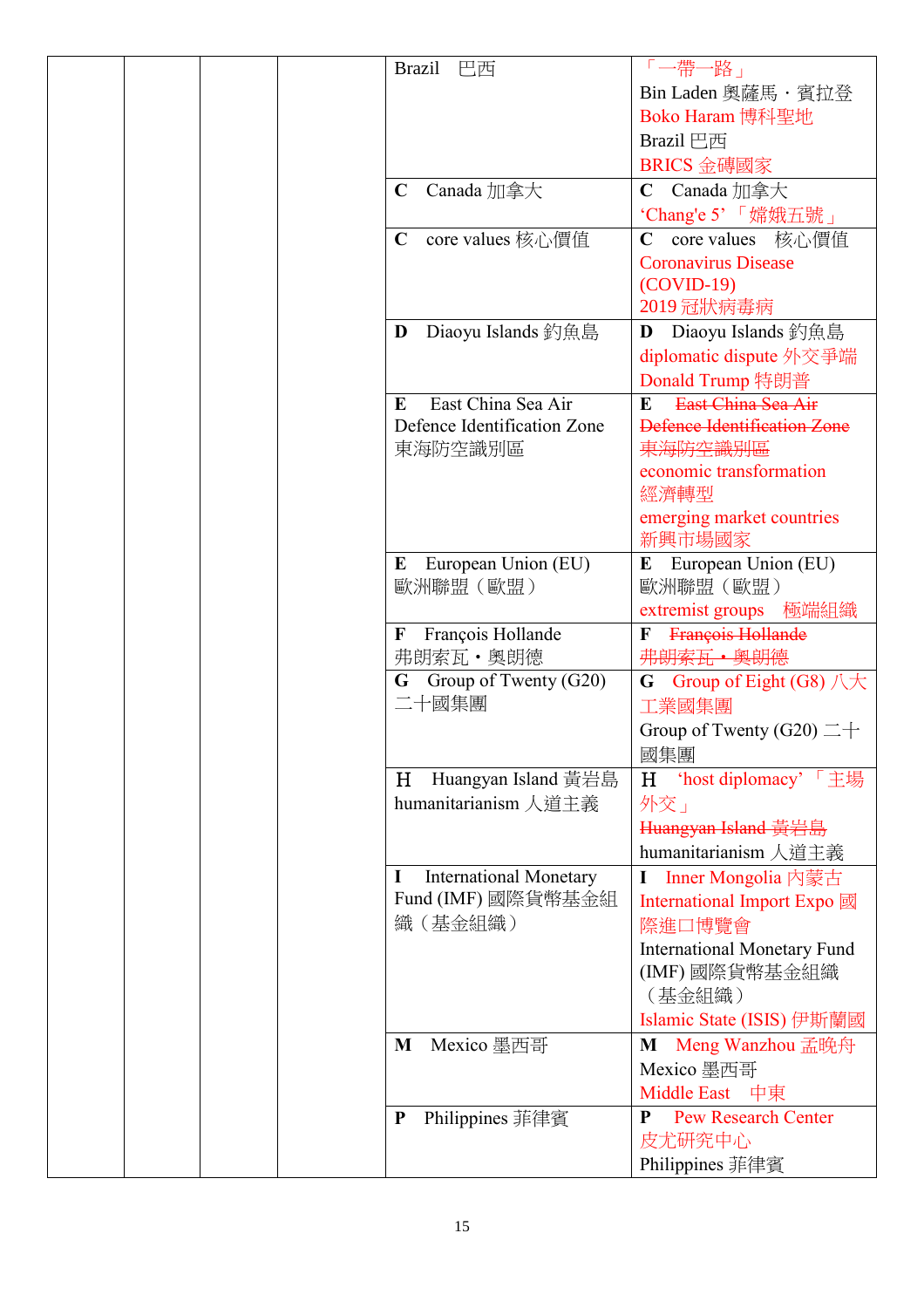| 45 | Word Easy | S.     | South Korea 南韓                                | S      | South Korea 韓國                                                      |
|----|-----------|--------|-----------------------------------------------|--------|---------------------------------------------------------------------|
|    |           | Т      | the world's second largest<br>economy 第二大經濟體系 | T      | the world's second largest<br>economy<br>世界第二大經濟體系<br>trade war 貿易戰 |
|    |           | U      | United Kingdom 英國                             |        | Ukraine crisis<br>烏克蘭危機<br>United Kingdom 英國                        |
|    |           | 龍佩     | Van Rompuy 赫爾曼·范                              | 龍佩     | Van Rompuy 赫爾曼·范<br>Vietnam 越南                                      |
|    |           | Z<br>島 | Zhongsha Islands 中沙群                          | Z<br>島 | Zhongsha Islands 中沙群                                                |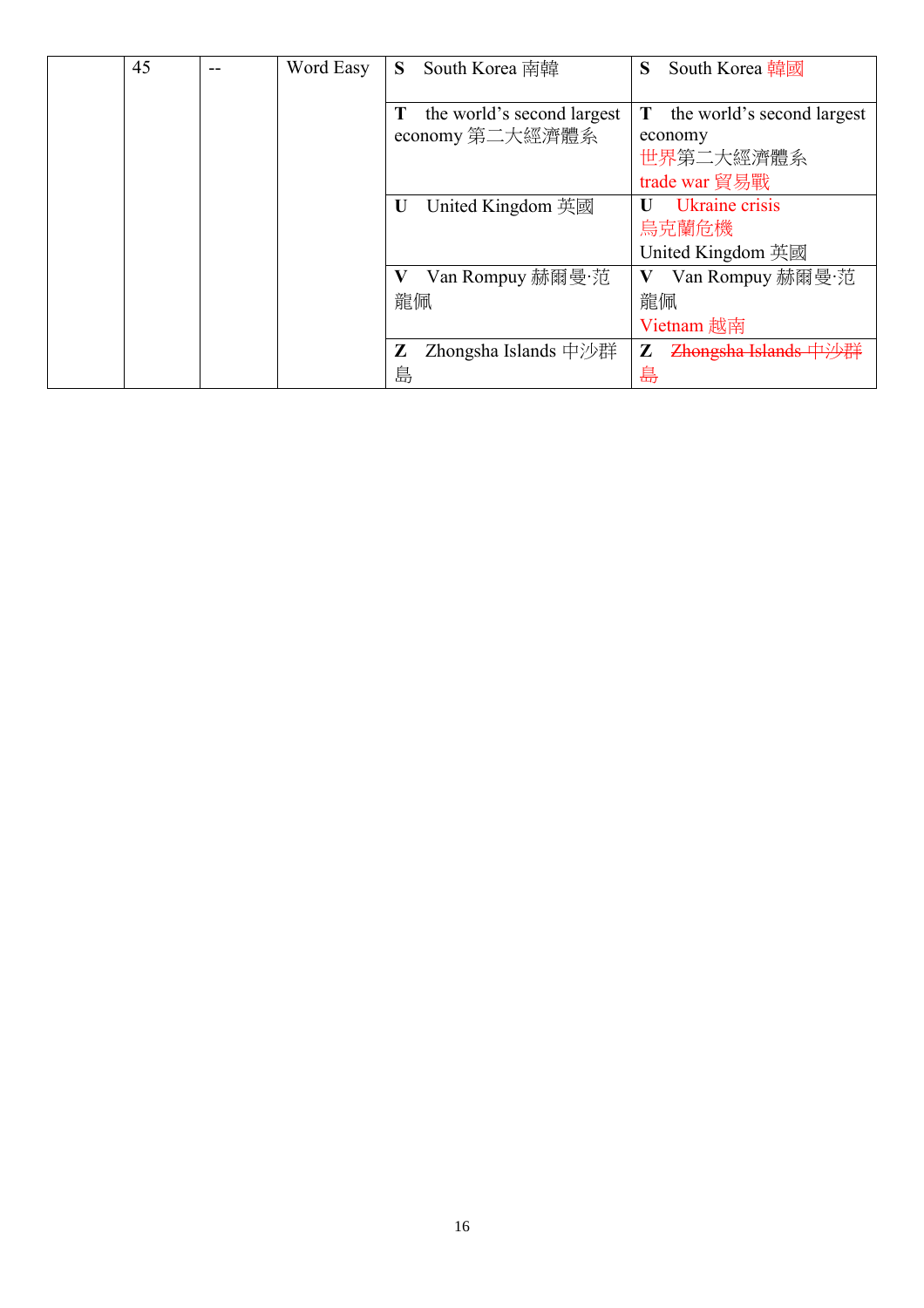Page 24 (Source 2)

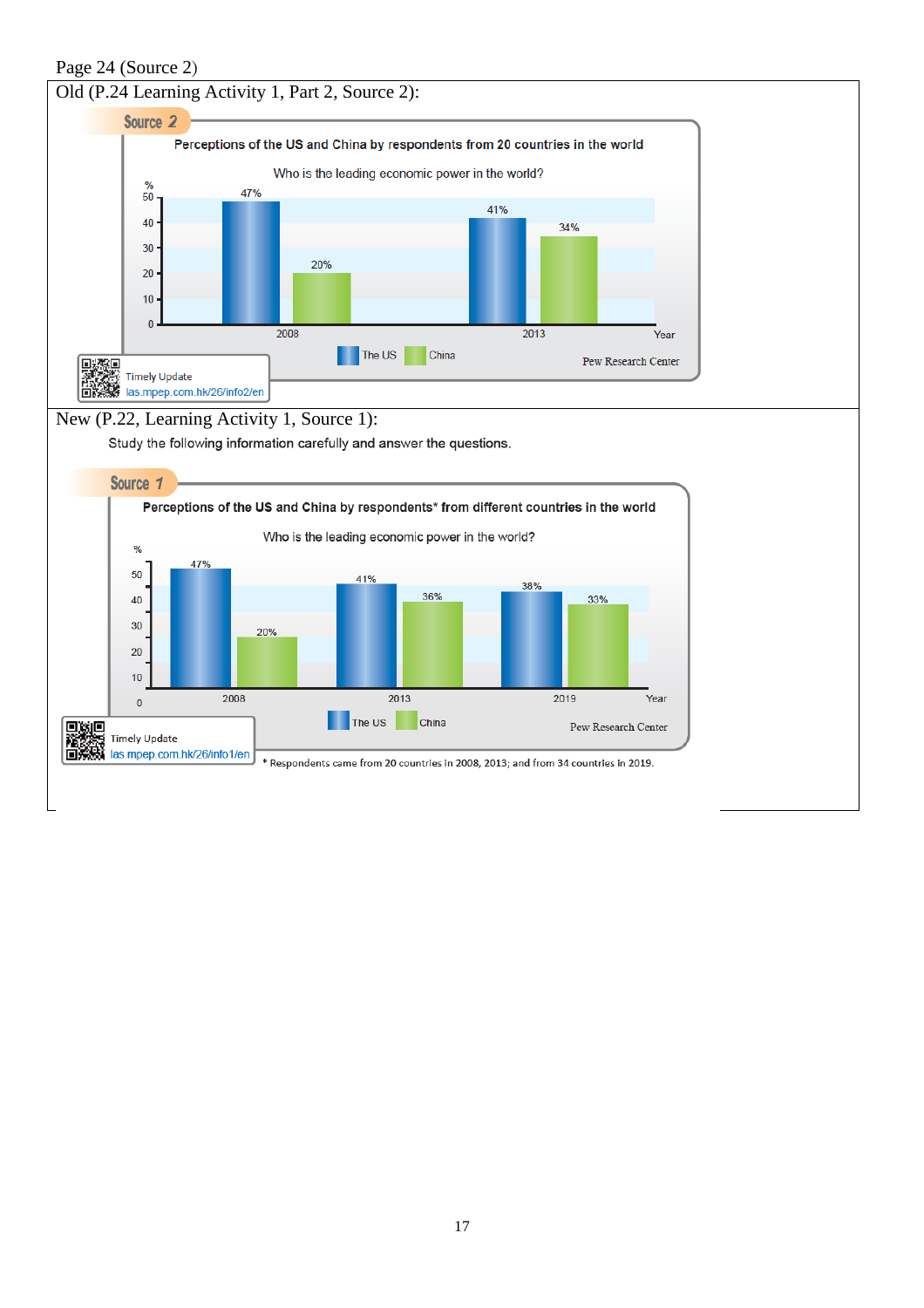| Study the following information carefully and answer the questions.<br>Source 1                                                                                                      |                                        | <b>Timely Update</b><br>las.mpep.com.hk/26/info1/en 回 |  |
|--------------------------------------------------------------------------------------------------------------------------------------------------------------------------------------|----------------------------------------|-------------------------------------------------------|--|
| The perceptions of China from 37,000 respondents of 39 countries in the world in 2013                                                                                                |                                        |                                                       |  |
| <b>Countries</b>                                                                                                                                                                     | <b>Perceptions of China</b>            |                                                       |  |
|                                                                                                                                                                                      | Positive (%)                           | Negative (%)                                          |  |
| <b>North America</b>                                                                                                                                                                 |                                        |                                                       |  |
| <b>United States</b><br>Canada                                                                                                                                                       | 37<br>43                               | 52<br>45                                              |  |
| <b>Middle and South America</b>                                                                                                                                                      |                                        |                                                       |  |
| <b>Brazil</b>                                                                                                                                                                        | 65                                     | 28                                                    |  |
| <b>Mexico</b>                                                                                                                                                                        | 45                                     | 33                                                    |  |
| <b>Europe</b>                                                                                                                                                                        |                                        |                                                       |  |
| <b>United Kingdom</b>                                                                                                                                                                | 48                                     | 31                                                    |  |
| Germany                                                                                                                                                                              | 28                                     | 64                                                    |  |
| <b>Italy</b>                                                                                                                                                                         | 28                                     | 62                                                    |  |
| <b>Russia</b>                                                                                                                                                                        | 62                                     | 29                                                    |  |
| Africa                                                                                                                                                                               |                                        |                                                       |  |
| Kenya                                                                                                                                                                                | 78                                     | 13                                                    |  |
| <b>South Africa</b>                                                                                                                                                                  | 48                                     | 43                                                    |  |
| Asia                                                                                                                                                                                 |                                        |                                                       |  |
| China                                                                                                                                                                                | 95                                     | 3                                                     |  |
| <b>Japan</b>                                                                                                                                                                         | 5                                      | 93                                                    |  |
| <b>South Korea</b>                                                                                                                                                                   | 46                                     | 50                                                    |  |
| <b>Indonesia</b>                                                                                                                                                                     | 70                                     | 24                                                    |  |
| <b>Malaysia</b>                                                                                                                                                                      | 81                                     | 8                                                     |  |
| <b>Philippines</b>                                                                                                                                                                   | 48                                     | 48                                                    |  |
|                                                                                                                                                                                      |                                        |                                                       |  |
| <b>Australia and South Pacific</b>                                                                                                                                                   |                                        |                                                       |  |
| <b>Australia</b>                                                                                                                                                                     | 58                                     | 35                                                    |  |
|                                                                                                                                                                                      | 51                                     | 35<br>Pew Research Center                             |  |
| General (39 countries in the world)<br>Source <sub>2</sub><br>The perceptions of China from 38,000 respondents $\frac{1}{2}$ $\frac{1}{2}$ cuntries in the world it $\frac{1}{2019}$ |                                        |                                                       |  |
| <b>Countries</b>                                                                                                                                                                     |                                        | Perceptions of China                                  |  |
|                                                                                                                                                                                      | Favourable<br>$y_0$                    | Unfavourable<br>(96)                                  |  |
|                                                                                                                                                                                      | North America                          |                                                       |  |
| <b>United States</b>                                                                                                                                                                 | 26                                     | 60                                                    |  |
| Canada                                                                                                                                                                               | 27                                     | 67                                                    |  |
| <b>Brazil</b>                                                                                                                                                                        | <b>Central and South America</b><br>51 | 27                                                    |  |
| Mexico                                                                                                                                                                               | 50                                     | 22                                                    |  |
|                                                                                                                                                                                      |                                        |                                                       |  |
|                                                                                                                                                                                      | Europe<br>38                           | 55                                                    |  |
| <b>United Kingdom</b>                                                                                                                                                                | 34                                     | 56                                                    |  |
| Germany                                                                                                                                                                              |                                        |                                                       |  |
| Italy<br>Russia                                                                                                                                                                      | 37<br>71                               | 57<br>18                                              |  |
|                                                                                                                                                                                      |                                        |                                                       |  |
| Kenya                                                                                                                                                                                | Africa<br>58                           | 25                                                    |  |
|                                                                                                                                                                                      | 46                                     | 35                                                    |  |
| South Africa<br>Nigeria                                                                                                                                                              | 70                                     | 17                                                    |  |
|                                                                                                                                                                                      | Asia                                   |                                                       |  |
| Japan                                                                                                                                                                                | 14                                     | 85                                                    |  |
| <b>South Korea</b>                                                                                                                                                                   | 34                                     | 63                                                    |  |
| Indonesia                                                                                                                                                                            | 36                                     | 36                                                    |  |
| India                                                                                                                                                                                | 23                                     | 46                                                    |  |
| <b>Philippines</b>                                                                                                                                                                   | 42                                     | 54                                                    |  |
|                                                                                                                                                                                      | <b>Australia and South Pacific</b>     |                                                       |  |
| Australia                                                                                                                                                                            | 36                                     | 57                                                    |  |